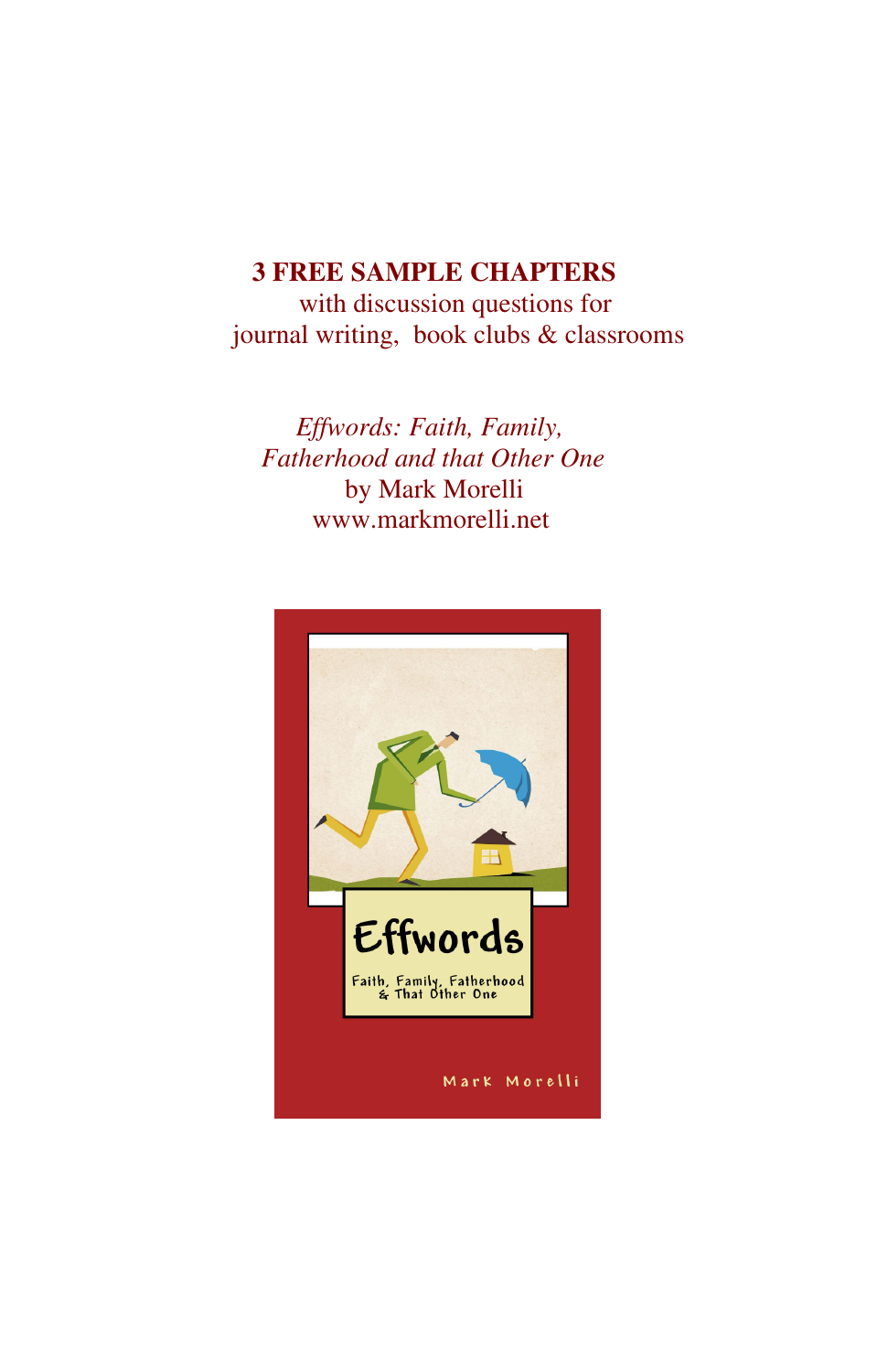"In the eighteen pithy essays comprising *Effwords,*  Mark Morelli deftly explores the power of words and writing. Riffing on small items such as a broken, abandoned umbrella, a plucked autumn leaf, and a stick tossed into a river, Morelli unveils the rich tapestry of adventure and purpose just below the surface of our ordinary lives. He also declares the communicative nature of jazz the perfect model for dinner conversation, and poses questions after each essay, inviting his readers to continue the conversation. All avid readers — writers, both new and seasoned, as well as teachers, students, and book club members — will find themselves delighted to follow Morelli's lead."

Kimberly Willardson Editor, *The Vincent Brothers Review* www.vincentbrothersreview.org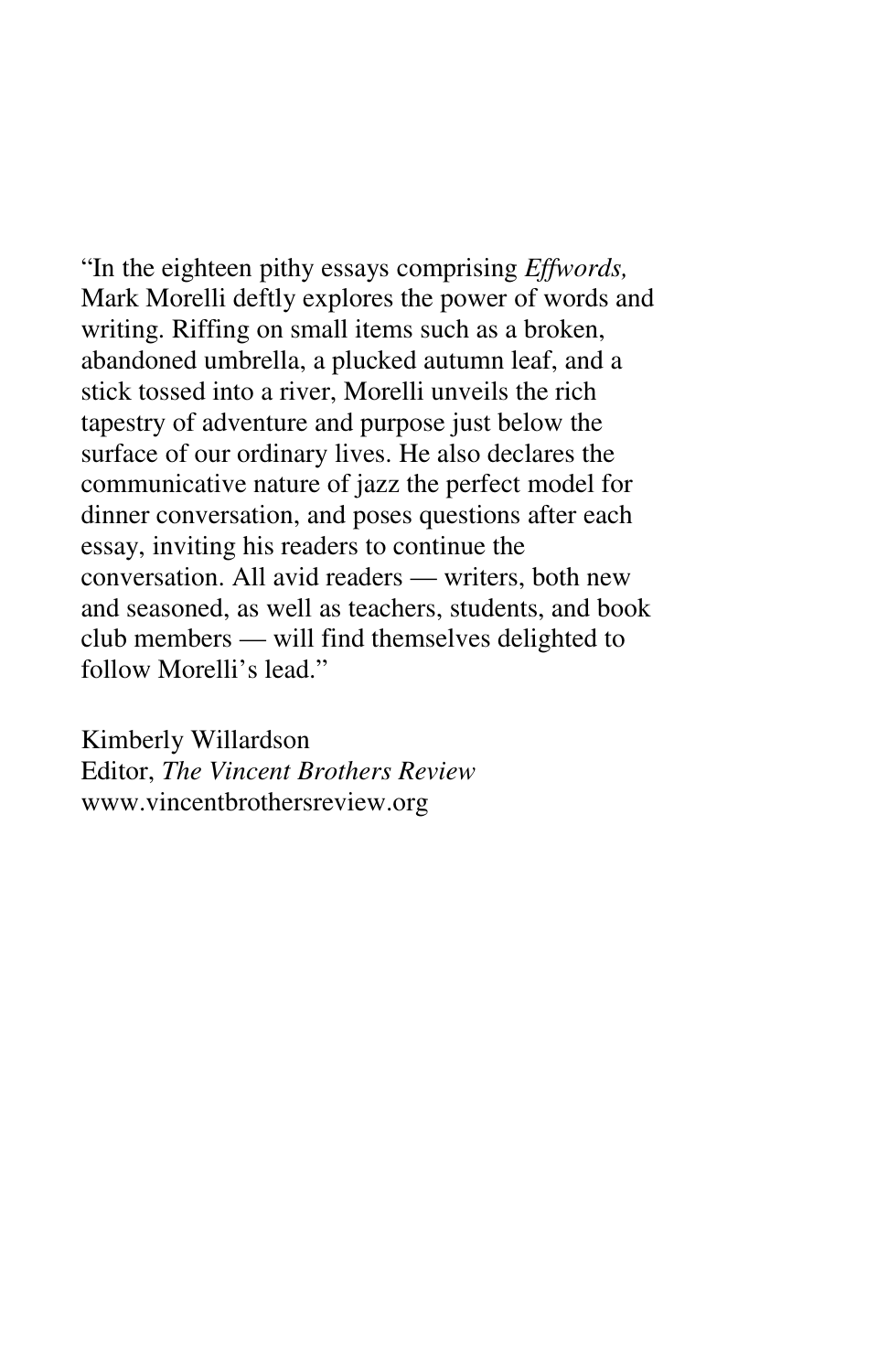# Effwords

essays of

## faith, family, fatherhood

& that one, too

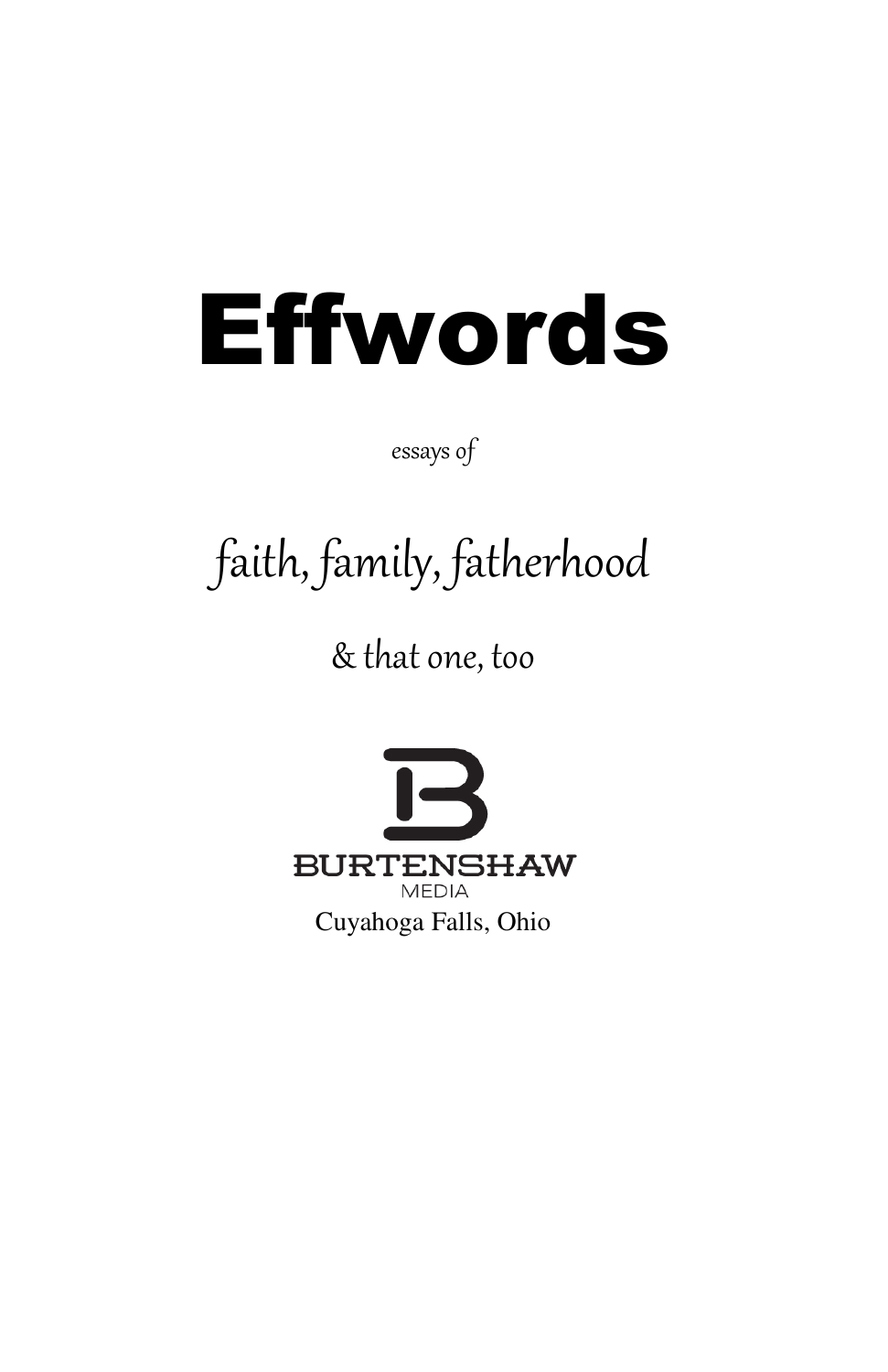Copyright 2014 by Mark Morelli.

All rights reserved. No part of this book (except small portions for review purposes) may be reproduced in any form without the written permission from Mark Morelli or the publisher.

Other than one satirical piece for *The Realist*, these are works of nonfiction. Though names may be be altered to protect privacy, the events accurately represent the author's experiences and insights.

www.markmorelli.net | markemorelli@gmail.com

Chris Graff, Editor/Proofreader | chrisgraffeditor@gmail.com

First Edition, August, 2014

ISBN-13: 978-0615967066

ISBN-10: 061596706X

Cover photo copyright © Fandorina, Dreamstime.com. Inside photo copyright iStockPhoto. All rights reserved.

Burtenshaw Media | 830 Taylor Avenue | Cuyahoga Falls, OH 44221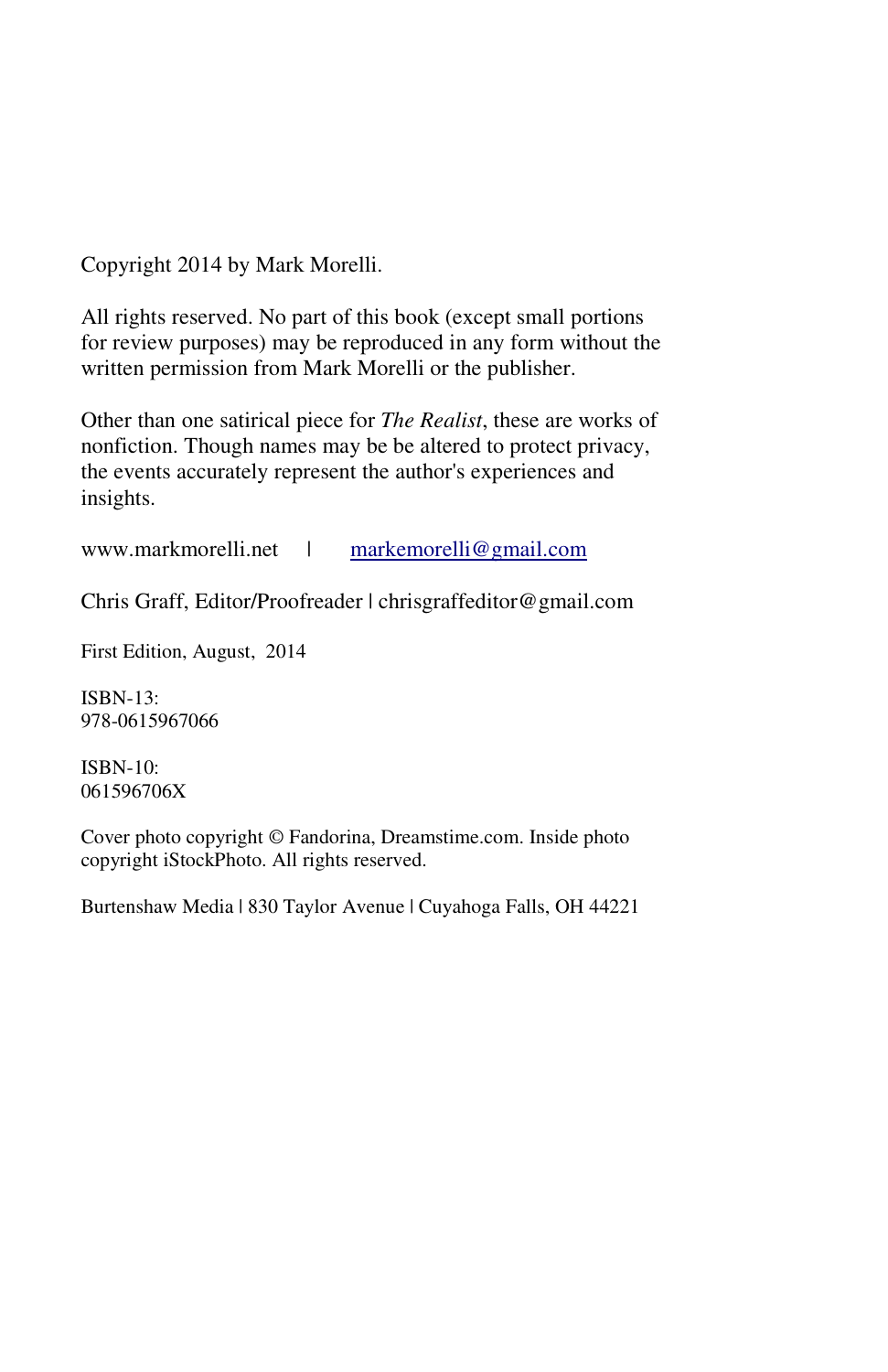#### DEDICATION

For everyone who appears in these essays, anyone who ever encouraged me to write about moments like these, and all who believe that life is lived best as an ongoing conversation, especially William K. Zinnser and the late Sam Cucchiara.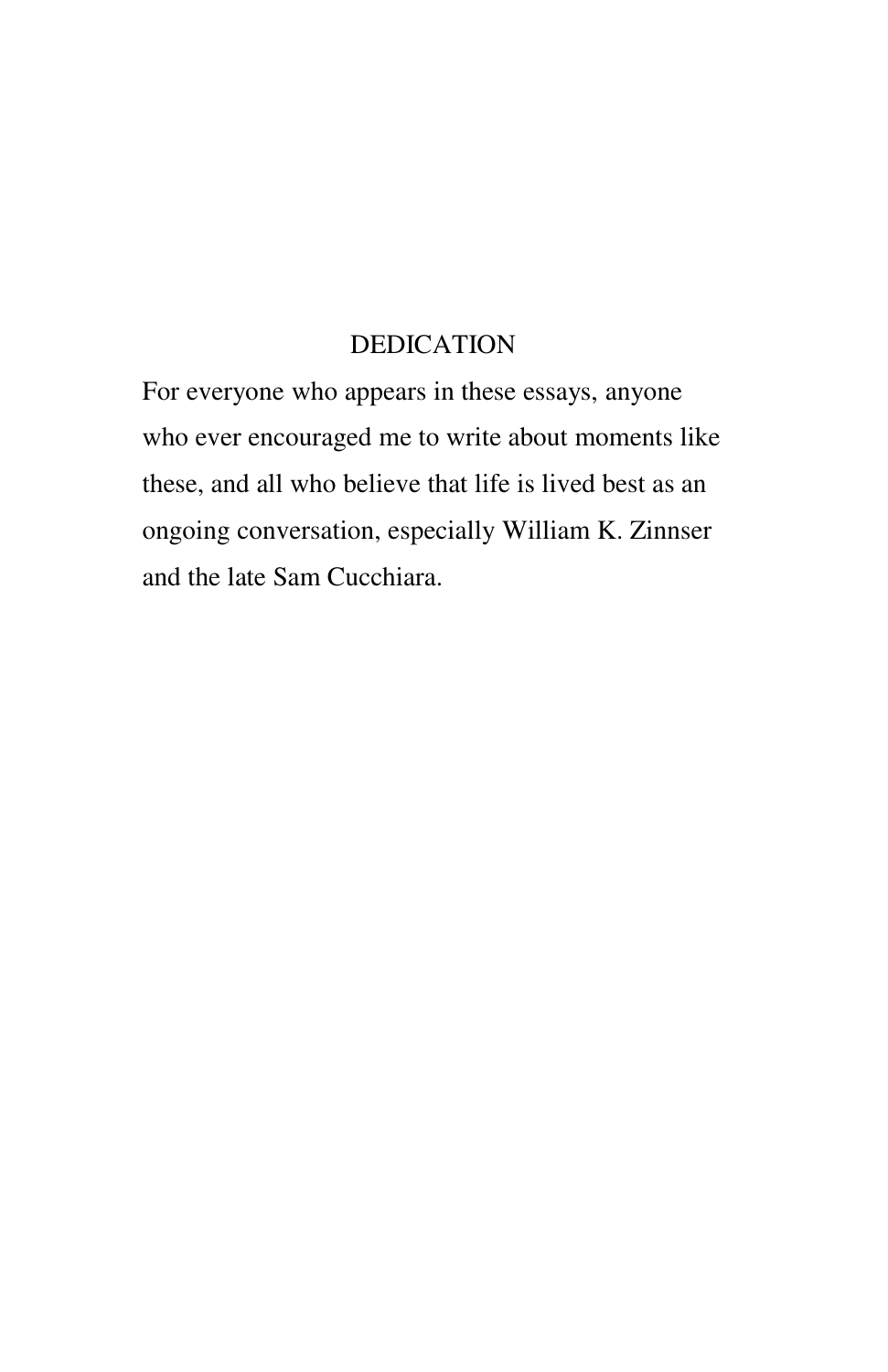#### Other books & writing by Mark Morelli at www.markmorelli.net



Burtenshaw Media logo by Abie McLaughlin Design & Illustration www.abiemclaughlin.com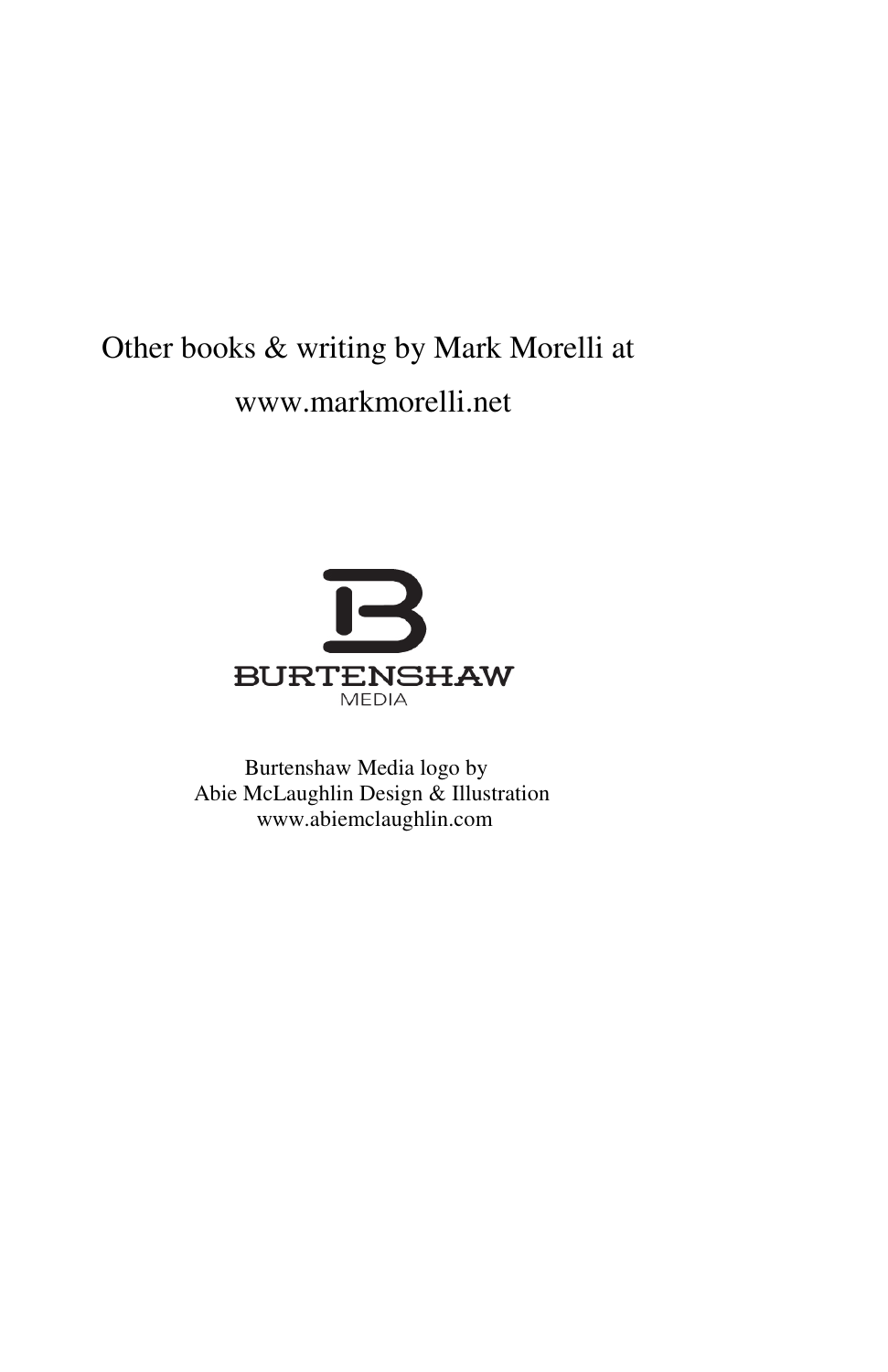#### Acknowledgments

All of the essays in this book were previously published:

"Wet," *Portage Penny Press*, September, 1992

"Hometown Living: Two Takes," *Vincent Brothers Review*, #19, Vol. VII, No. 3, 2000. A portion of this essay was originally published in 1995 as "My Father's Sons" in *Northern Ohio Live*  magazine.

"Keep Up the Good Work," originally published as "My New York City Angel" in *Family Digest*, July/August, 1996

"What Power," *Northern Ohio Live*, August, 1992

"Eff-word," *Active Voice,* March, 1994

"Uncle Don's Kiss," *The Positive Times*, Spring, 1993

"Cinema-verite," *Commonweal*, Nov. 4, 1994

"A Rescue at Sea," *The Net Worker,* April, 1996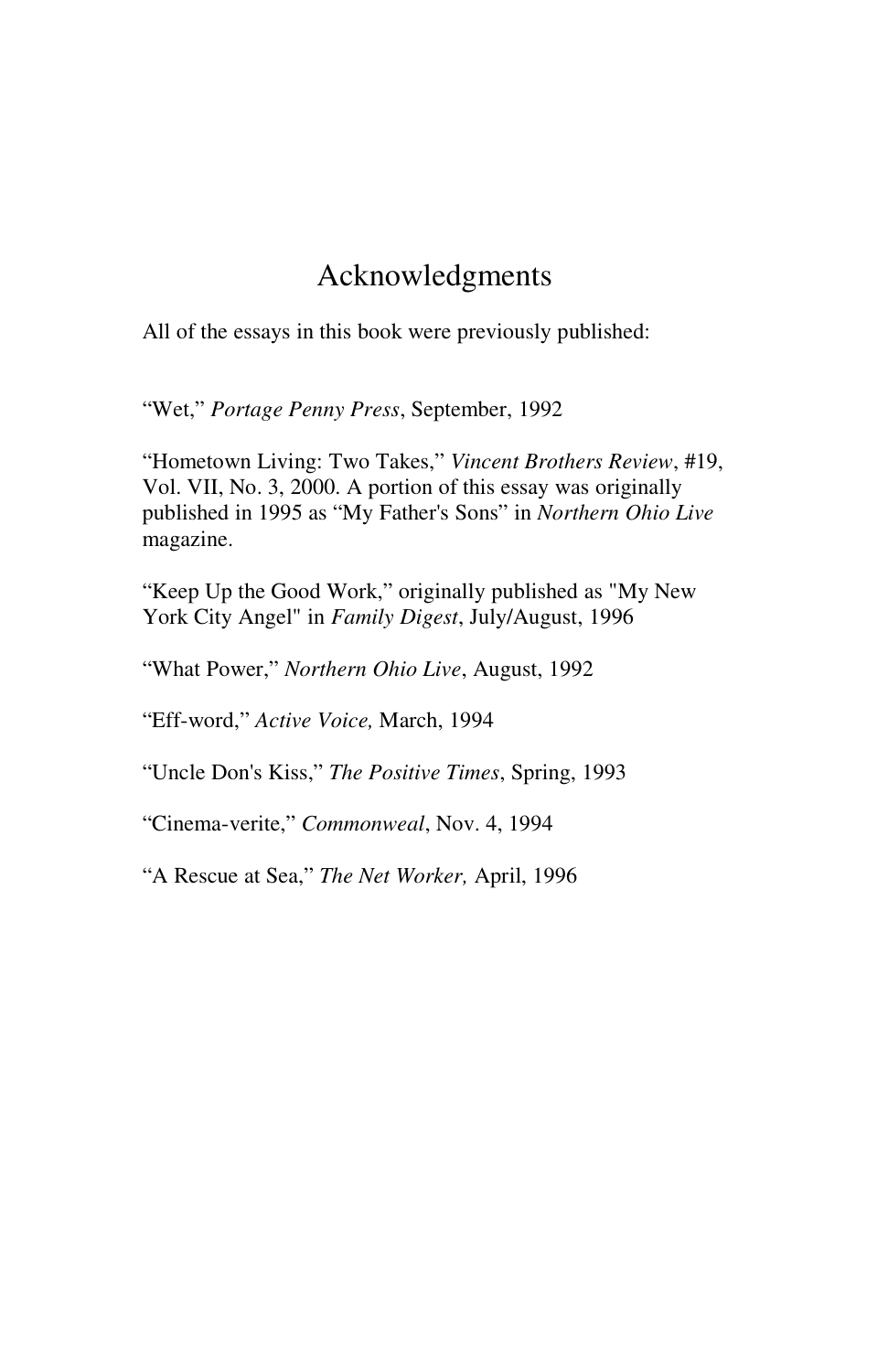"Hurricane Olivia," *Slugfest LTD*, Winter, 1993-94

"Remembrance of Charles Schulz," *Falls News-Press,* Feb. 17, 2000

"Give a Little Whistle," *Friction Magazine*, June 1, 2002

"Dr. Death Rides Again," *The Realist,* September, 1994

"Grow Up," *Active Voice*, July 2000

"He Could No Longer Hold a Broom," originally published as"It is a Privilege to Show Kindness," *Liguorian*, September 1996

"Temp Santa," *Active Voice*, December, 1997

"The Apostledom of Leaves," *National Gardening Magazine*, November/December, 1996

"A Child Finds God through his Handiwork Outside of Church," *The Plain Dealer*, Nov. 11, 2000

Going Places, Who Knows Where," *Vincent Brothers Review*, #20, Vol. VIII, No. 3, 2002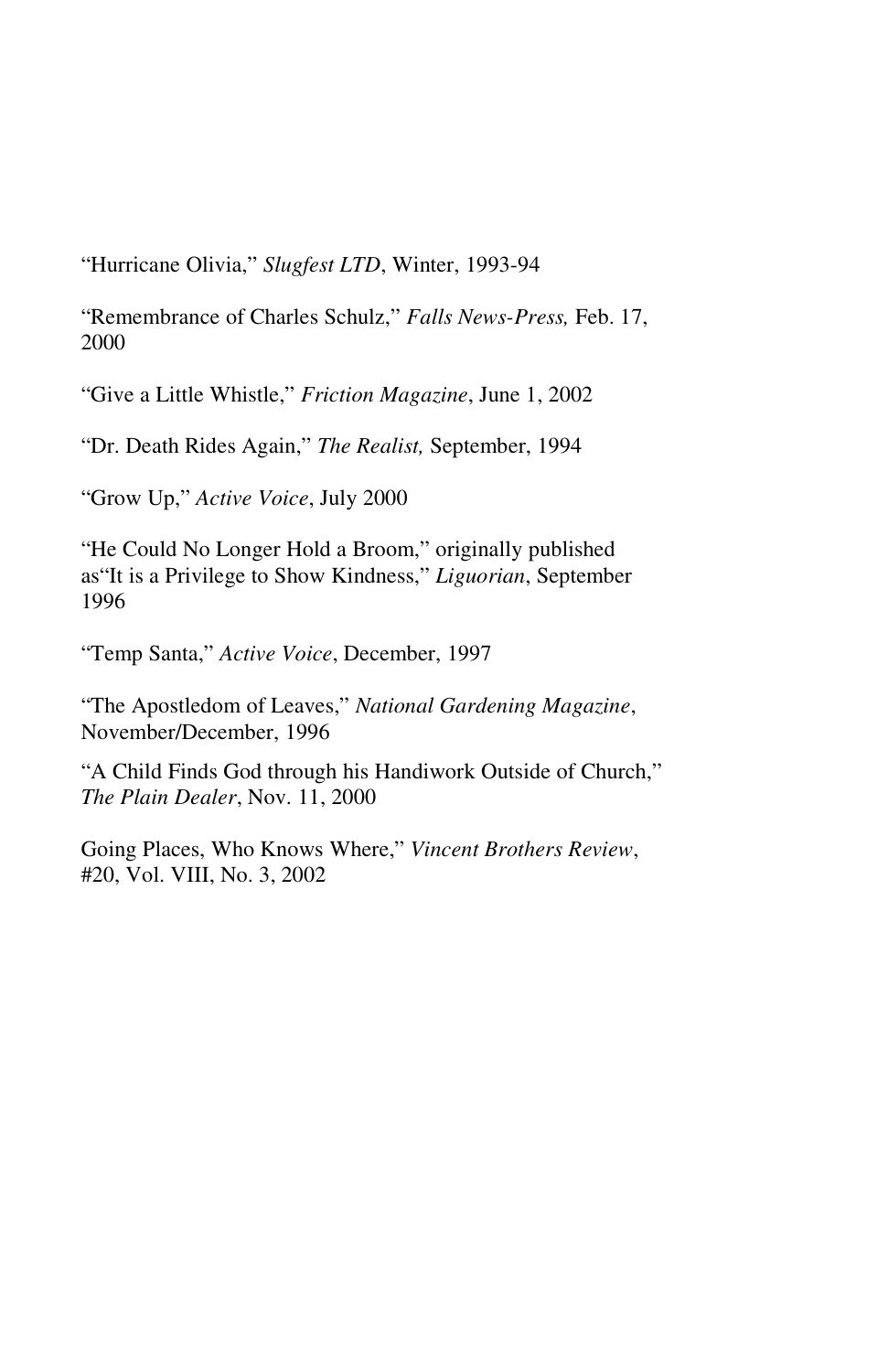#### **Table of Contents for Complete Book**

#### **Contents**

| Hometown Living: Two Takes7     |  |
|---------------------------------|--|
|                                 |  |
|                                 |  |
|                                 |  |
|                                 |  |
|                                 |  |
|                                 |  |
|                                 |  |
| Remembrance of Charles Schulz85 |  |
|                                 |  |
|                                 |  |
|                                 |  |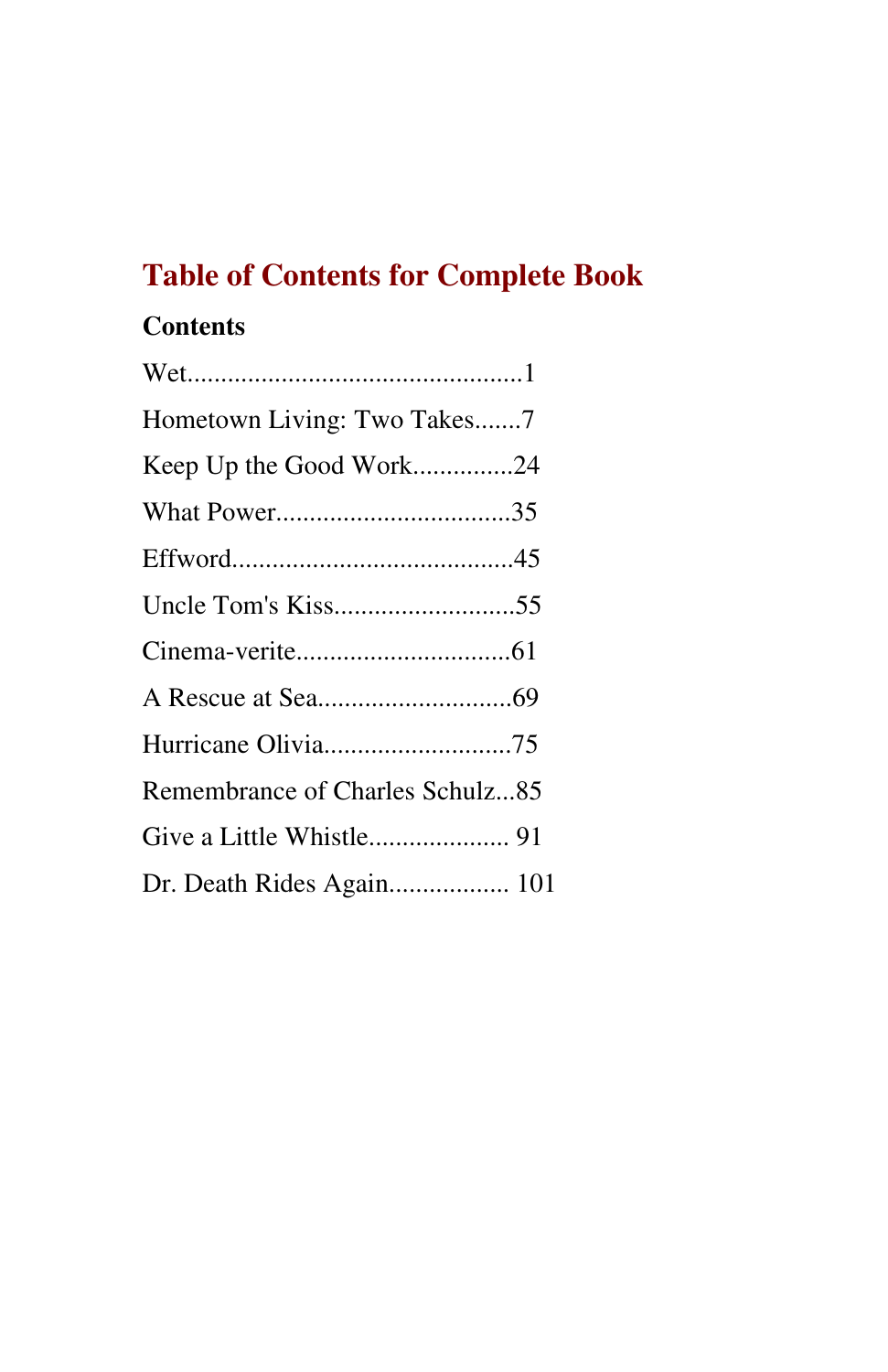| He Could No Longer                                              |  |
|-----------------------------------------------------------------|--|
|                                                                 |  |
| The Apostledom of Leaves141                                     |  |
| A Child Finds God through his<br>Handiwork Outside of Church147 |  |
| Going Places,                                                   |  |

Who Knows Where.......................153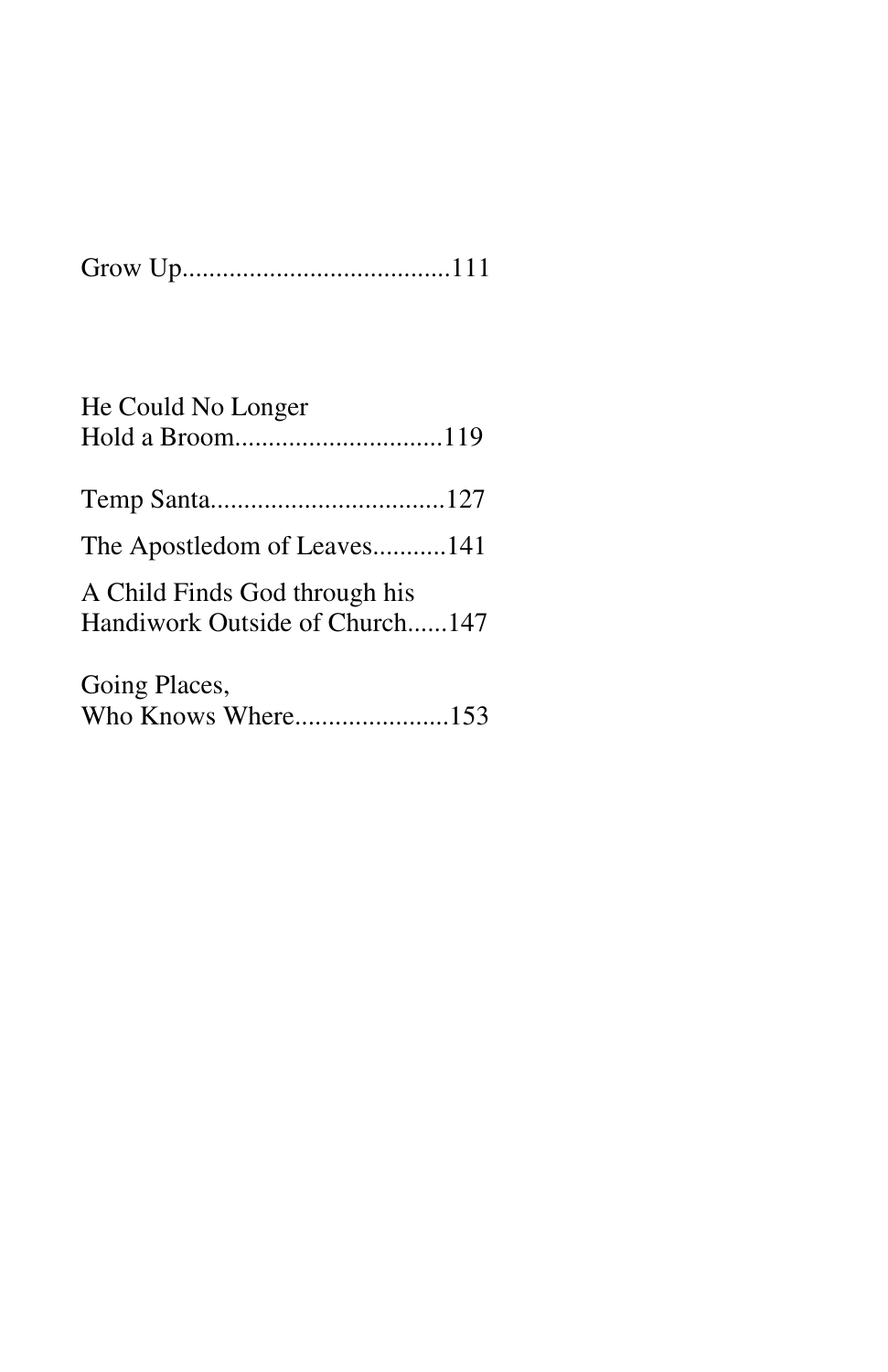#### Introduction

These pieces all began as notes impulsively written on scraps of paper. In bank lines. Stop lights. In the margins of grocery lists. Anywhere. They evolved into conversations with myself that grew till they took shape into essays that editors liked enough to publish.

Years passed. I now see that what I explored then are ideas even more important to me today.

Yes, it's gimmicky to entitle this collection *Effwords,* but I believe words count. In thinking about one big word that has lost its value in overuse, I look at the other effwords that represent life's biggest joys, sorrows and conflicts.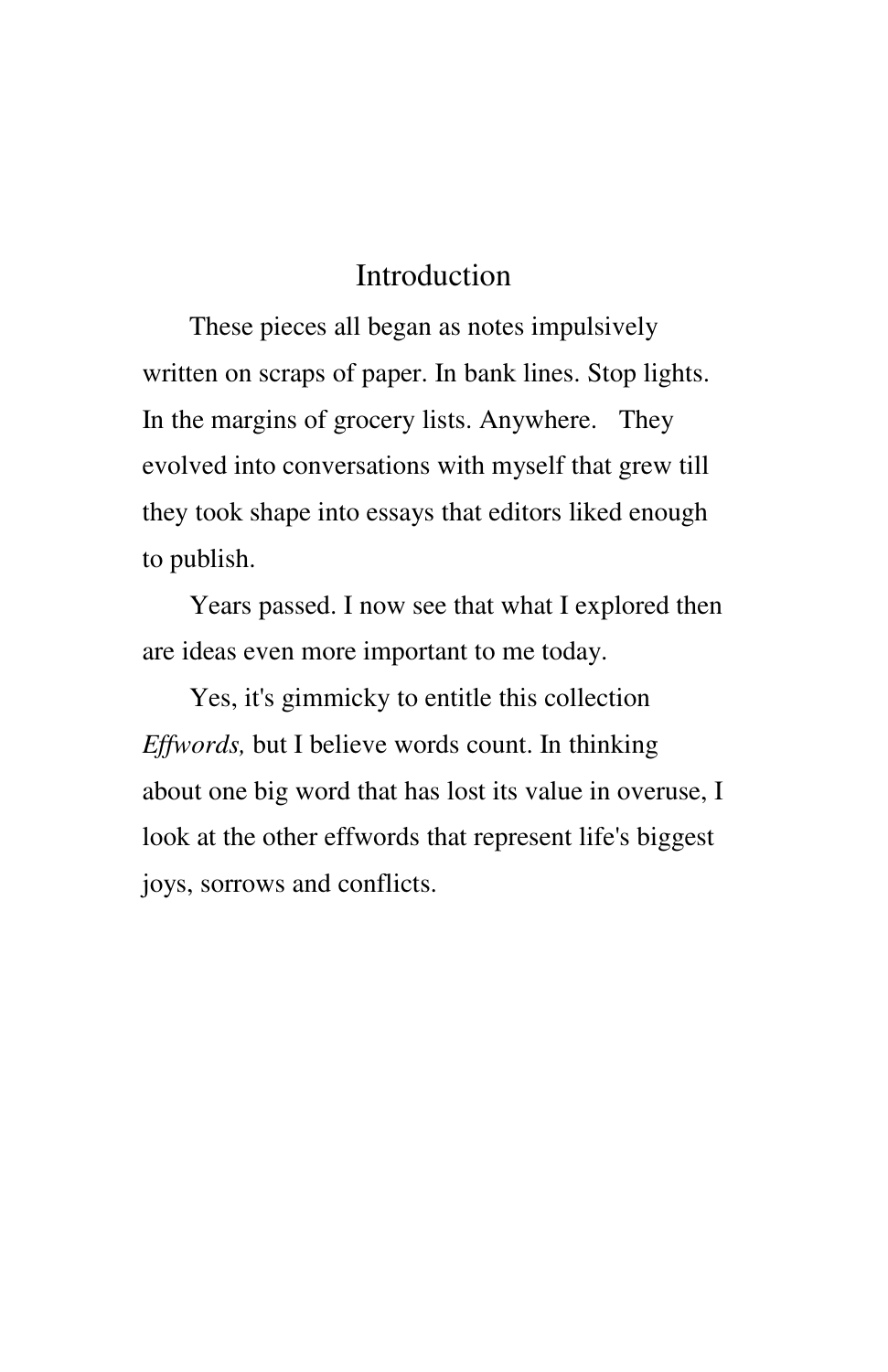When we grapple with these words and the

concepts behind them, we experience the challenges of life and its fullness.

This is me and the pen, wrestling with the profane and the sacred, and trying to figure out which is which.

And the discussion questions I offer you at the end of each essay for further discussion is not to pay tribute to me as a writer but to encourage you as a thinker. The ideas are bigger than me and you. In my writing and in your discussions, we are just the temporary stewards.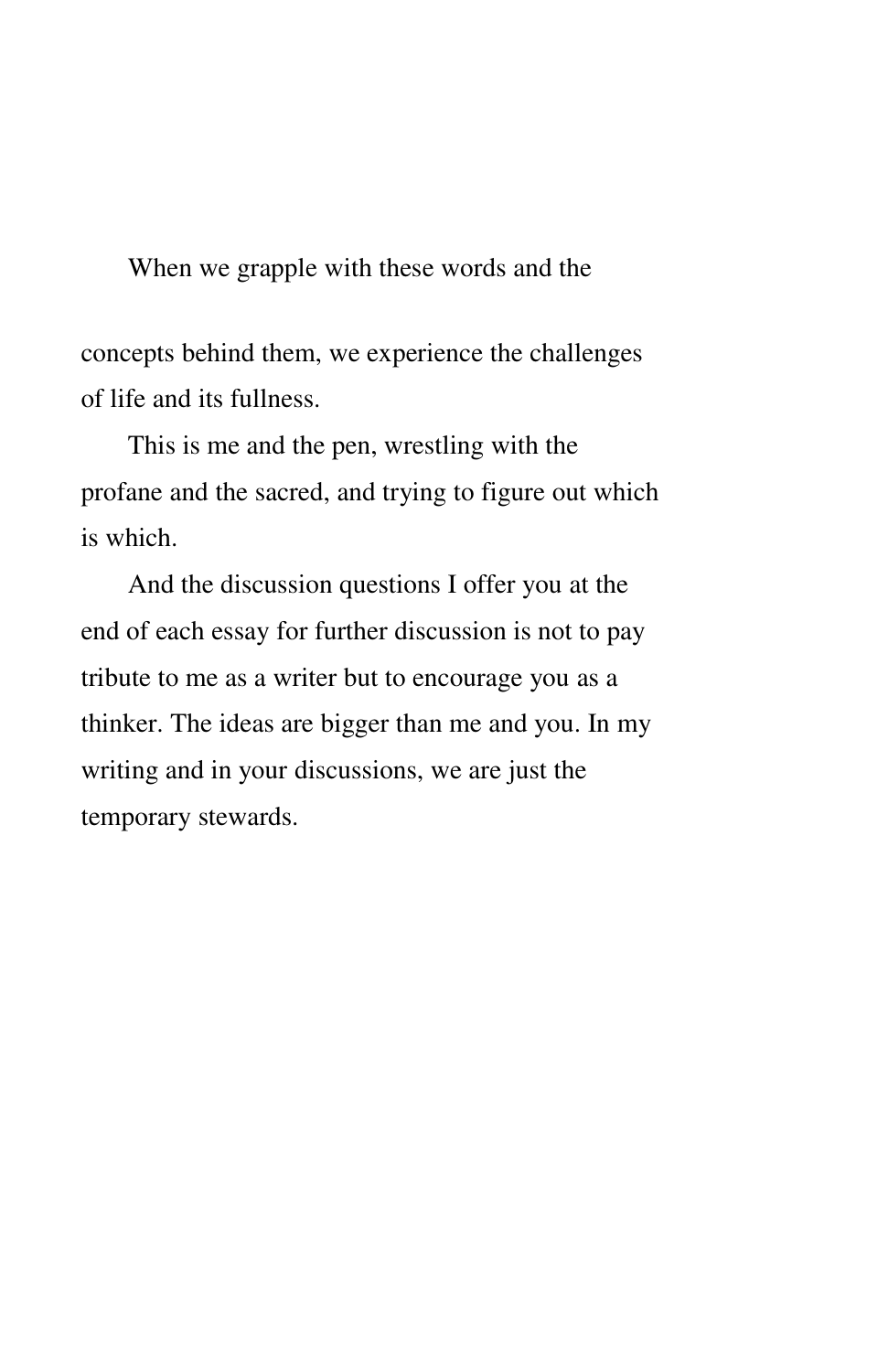#### EFFWORDS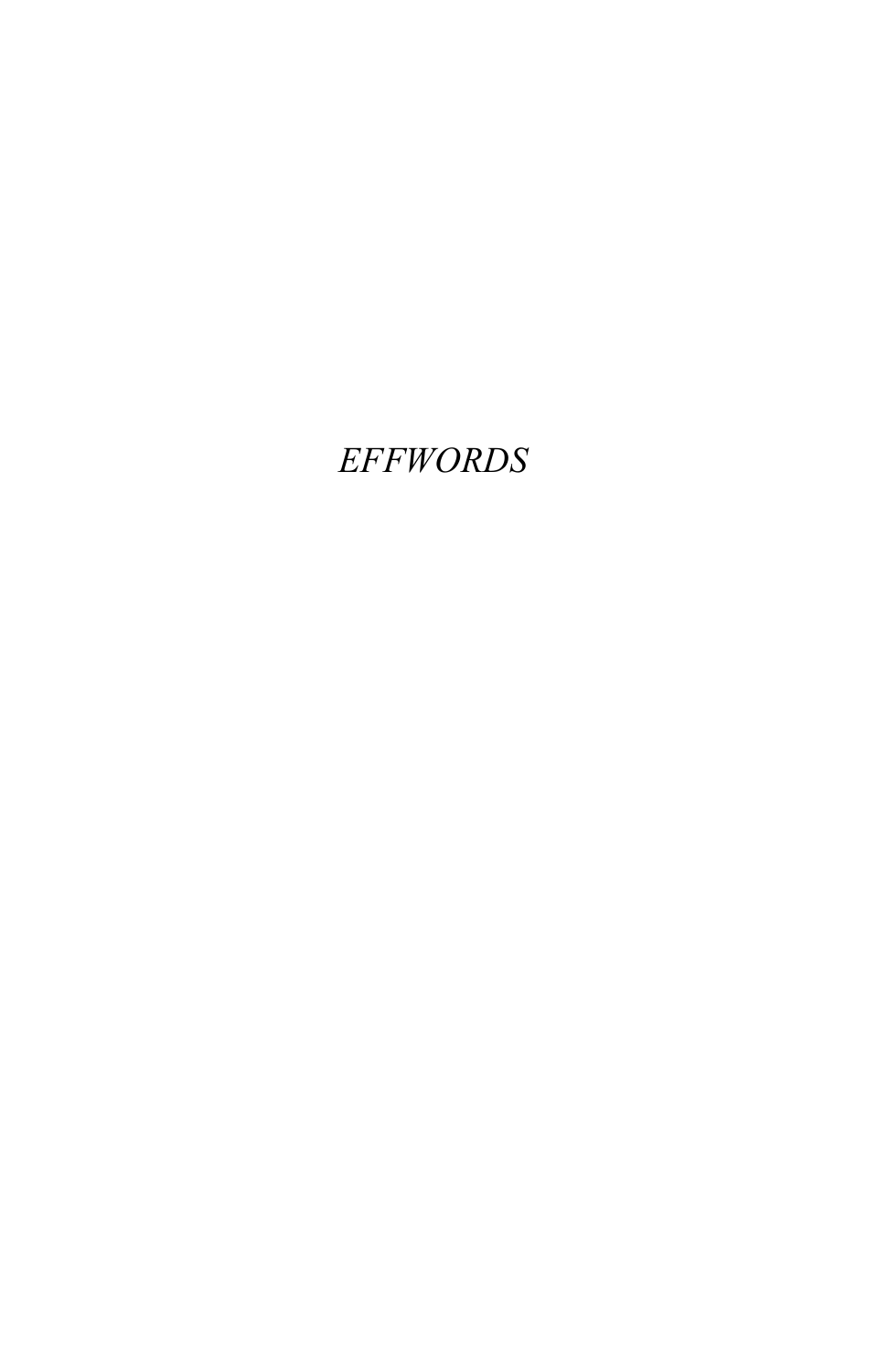"They had not seen him as we last did, gathering up every last bit of energy he had left to give his wife a small kiss."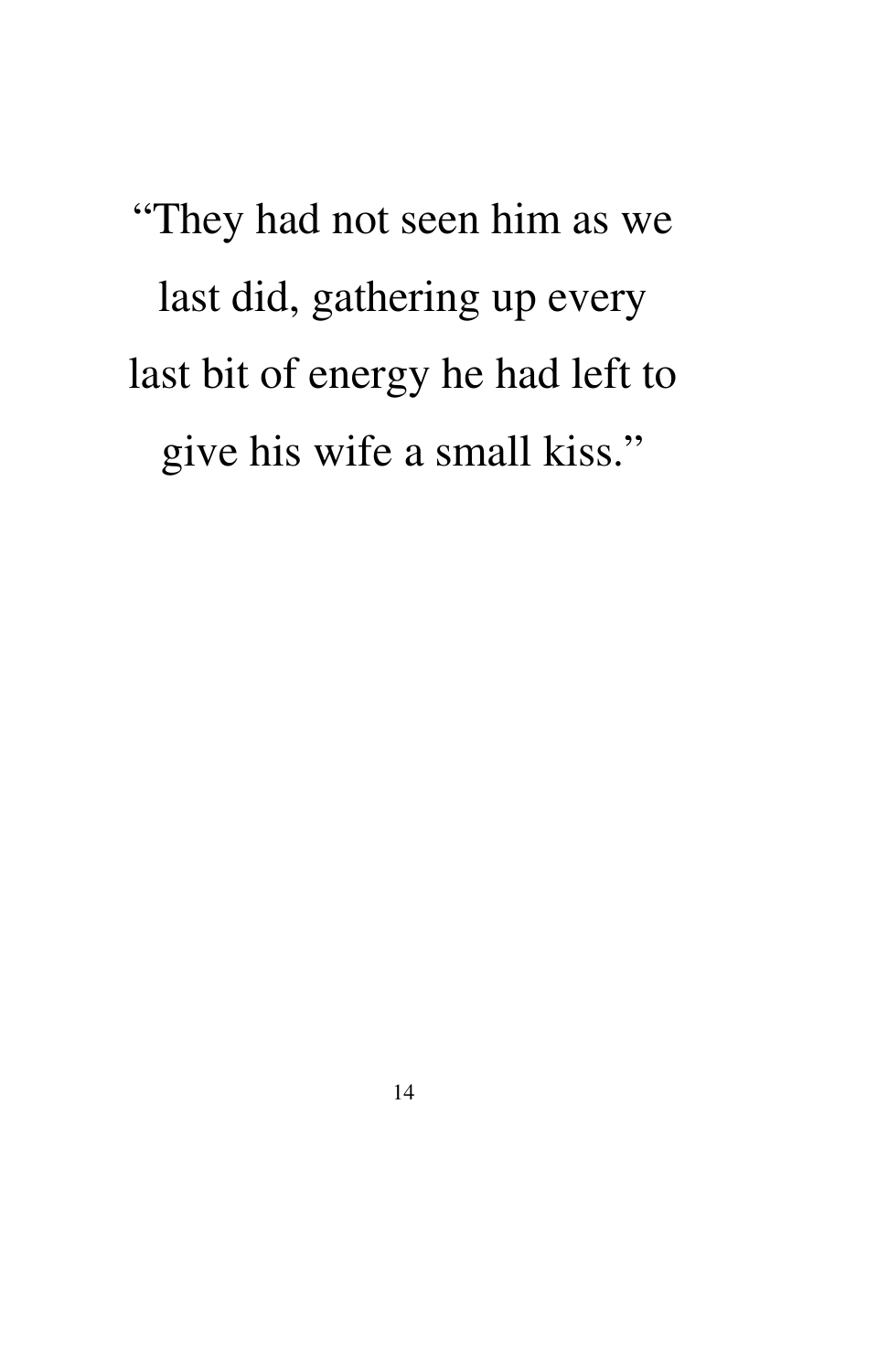#### Uncle Tom's Kiss

My wife and I went to visit my Aunt Amy to keep her company because she lived alone. She was a widow of the worst kind. Her husband still lived. She was 85 and he was a few years younger. He lived in a nearby nursing home. The man who had stood tall and handsome, with curly snowy hair, a Clark Gable mustache and a zest for living, was now in bed, twisted and sick, his mind far away.

Uncle Tom had suffered successive strokes, each one stripping away bit by bit his power to speak, but none strong enough to overcome his will to live.

Aunt Amy never complained. She found rides twice a day to see him, bringing cookies and cups of pudding. Perhaps in the quiet of her privacy she grieved, but in public, she kept her chin up and even boasted that Uncle Tom still had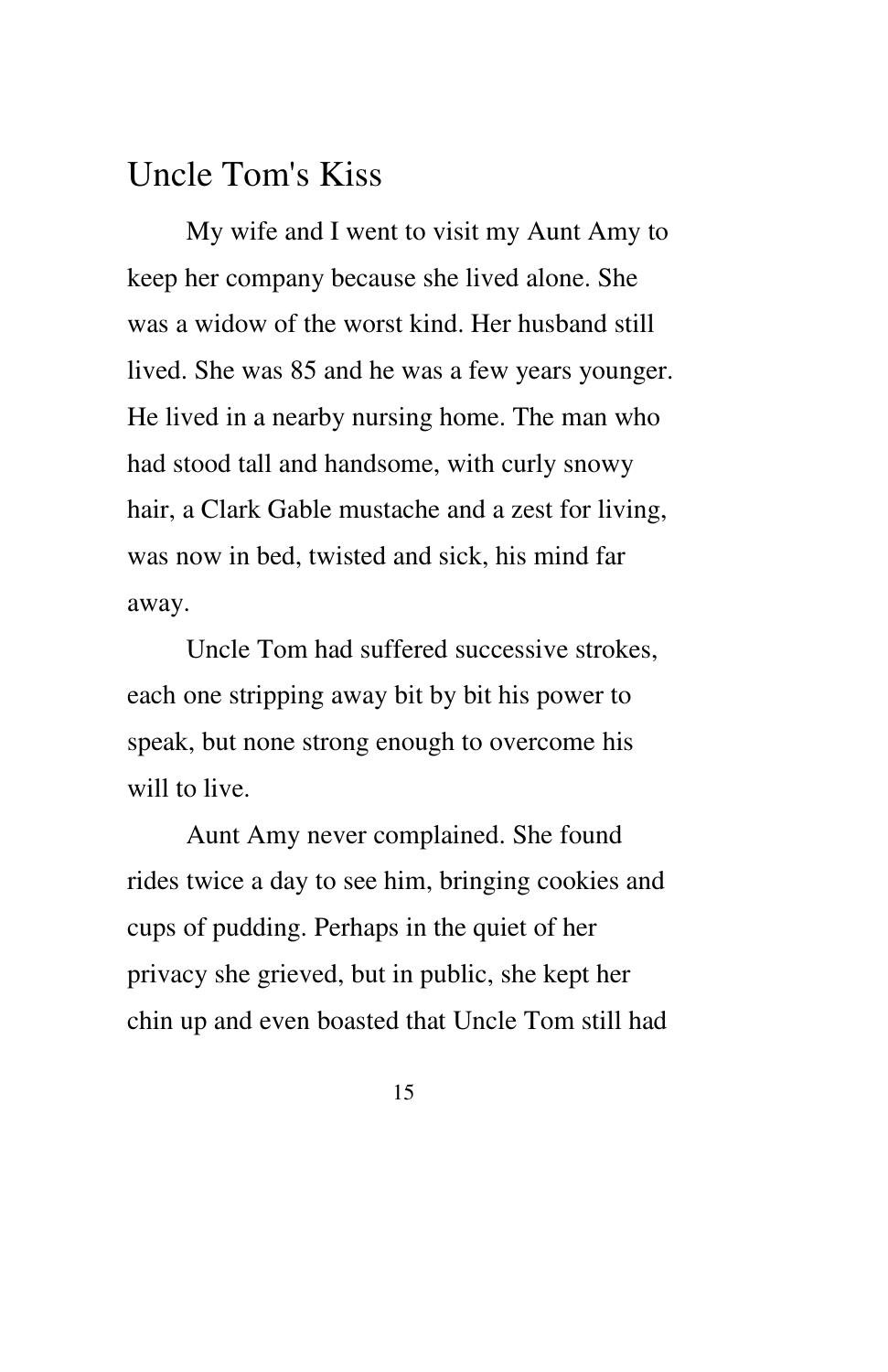his legendary appetite.

At the nursing home, she fed Uncle Tom from his tray of soft vegetables and tiny bits of meat. She wiped his chin but never talked to him like he was a baby. After more than fifty years of marriage you don't baby talk your husband. You yell like a wife.

"Tom, eat this! Don't make such a mess Look who came to visit you," she said with volume, but love.

I'd heard that voice all my life. Before, it was "Take off your boots" or "Shut off the mower and have lunch" or "Get those tools off the table." Back then, Uncle Tom would comply but laugh.

But Aunt Amy never stopped trying to make him respond. Month after month, after two years, her sturdy carpenter husband didn't say anything back, but she never gave up.

I was puzzled. Were my uncle's thought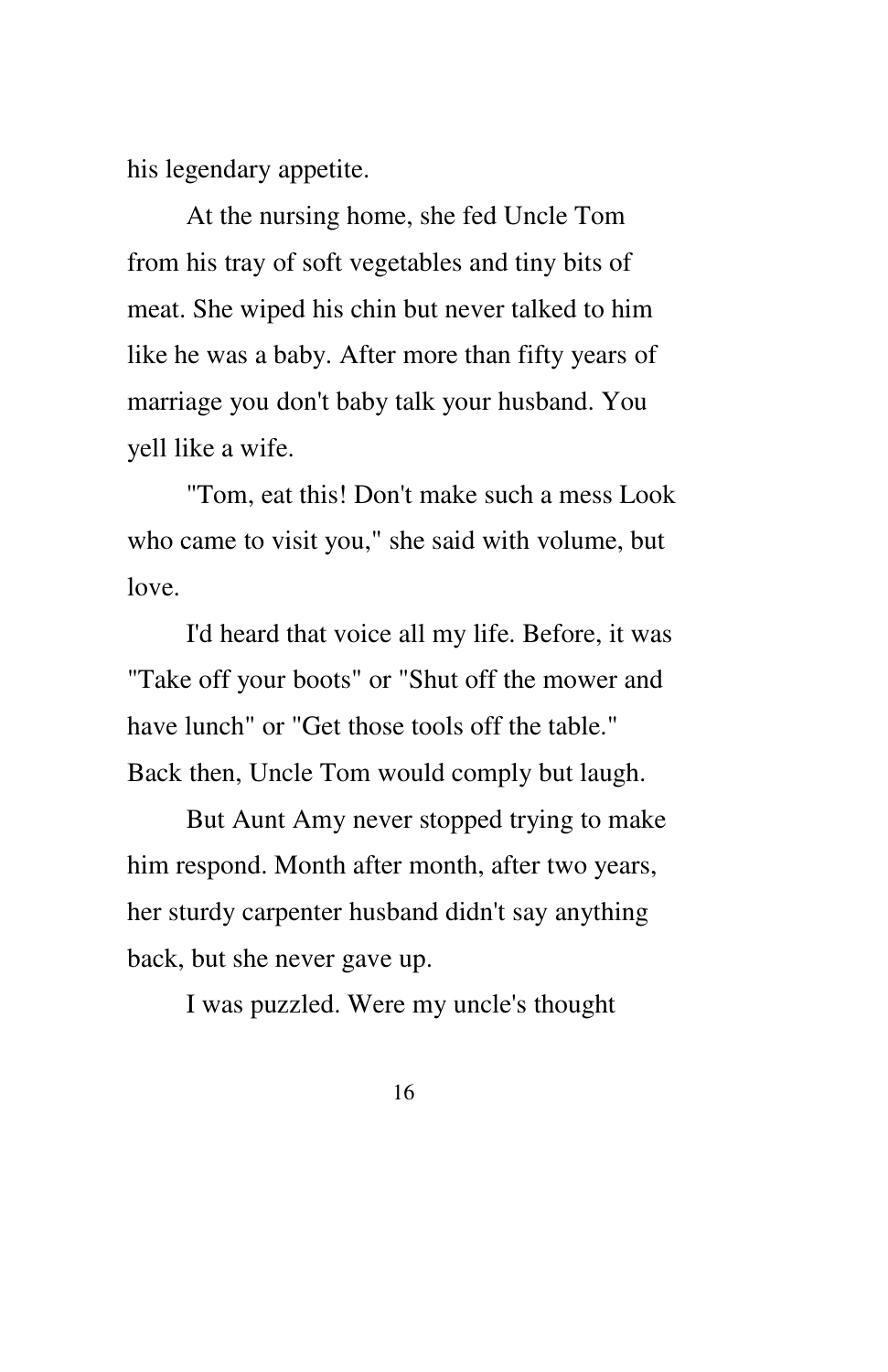sealed inside him and unable to get out? Or had they, like a raft on a gushing river, been cut free and left to float away forever? Was he trapped, constantly and tirelessly treading water in his own pool of thought, or just there, a heartbeat wrapped in skin?

It was time to leave the nursing home. My wife and I said goodbye to my uncle in his wheelchair. We were uncertain whether he even recognized us or understood our words.

A moment later our uncertainty was gone. My aunt leaned over him. "Goodbye," she said. "Give me a kiss."

His eyes were still vacant and distant, his body motionless, but he stretched his weak neck forward and puckered his lips.

A few weeks later he died. At his funeral, people who hadn't seen him in years were shocked at what had become of the strong, tireless man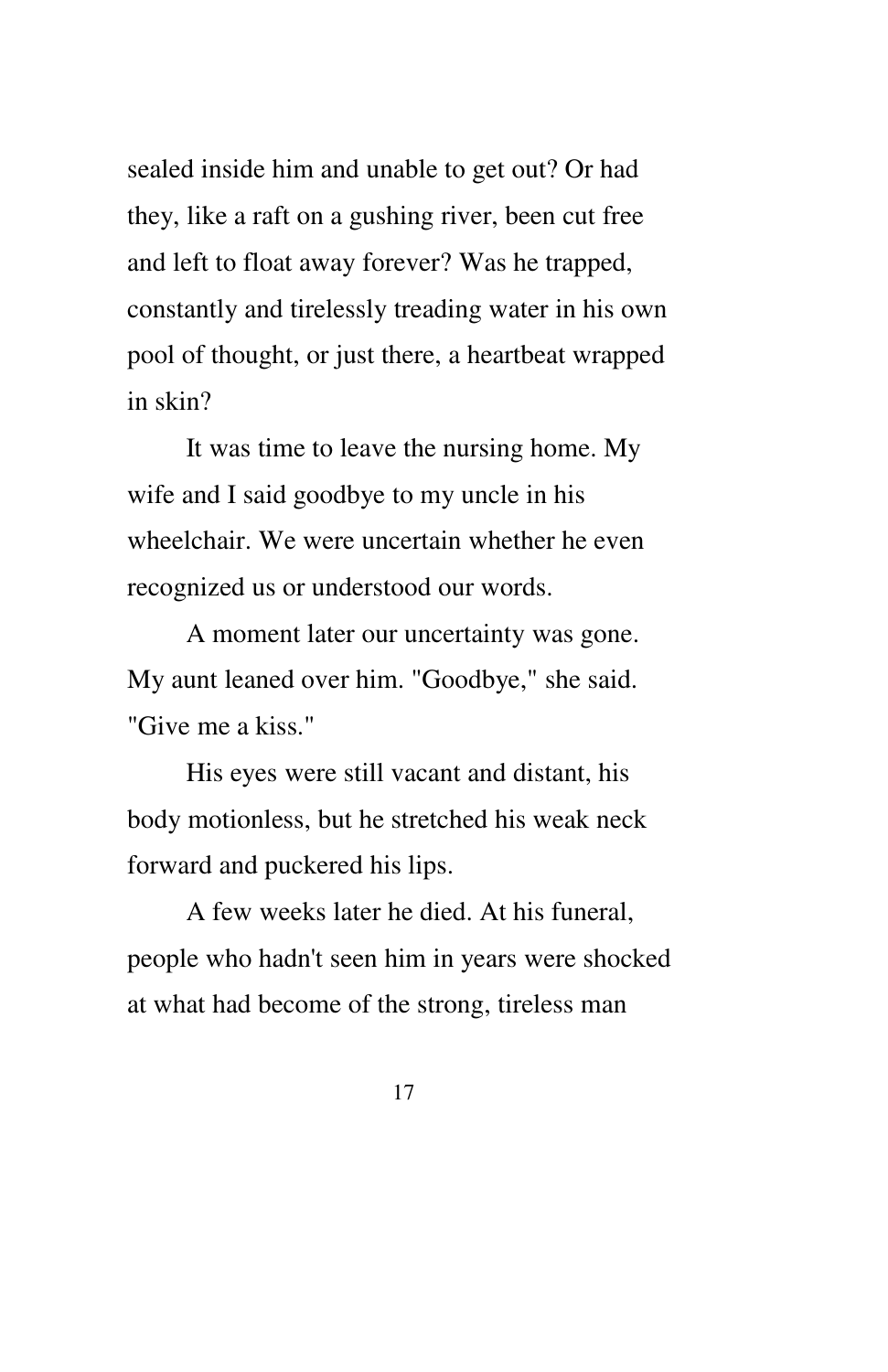they once knew. They had not seen him as we last did, gathering up every last bit of energy he had left to give his wife a small kiss.

What an amazing moment. I learned that the barriers made by strokes and heart attacks, things that can afflict a mind and body, are still no match for the power of love and the promises we make in its name.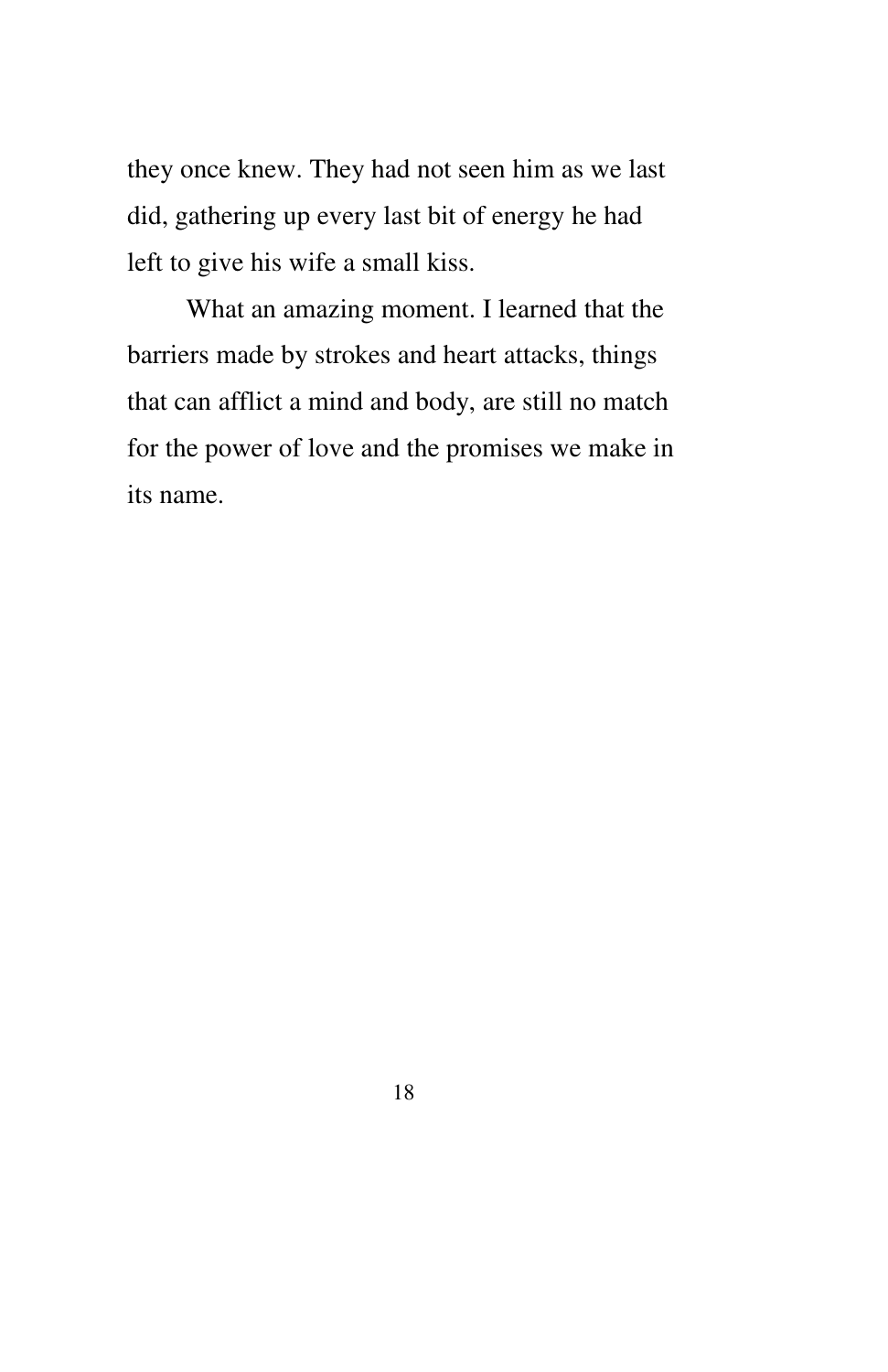#### The Conversation Continues over coffee and in posts, journals, books clubs and classrooms.

*Whose positive spirit to you admire?*

*If love is disposable, is it really love?*

*Write or talk about the deeper meaning of these phrases:* Thick or thin. Better or worse. Rain or shine. Cut your losses. Good money after bad. Know when to quit. A promise is a promise.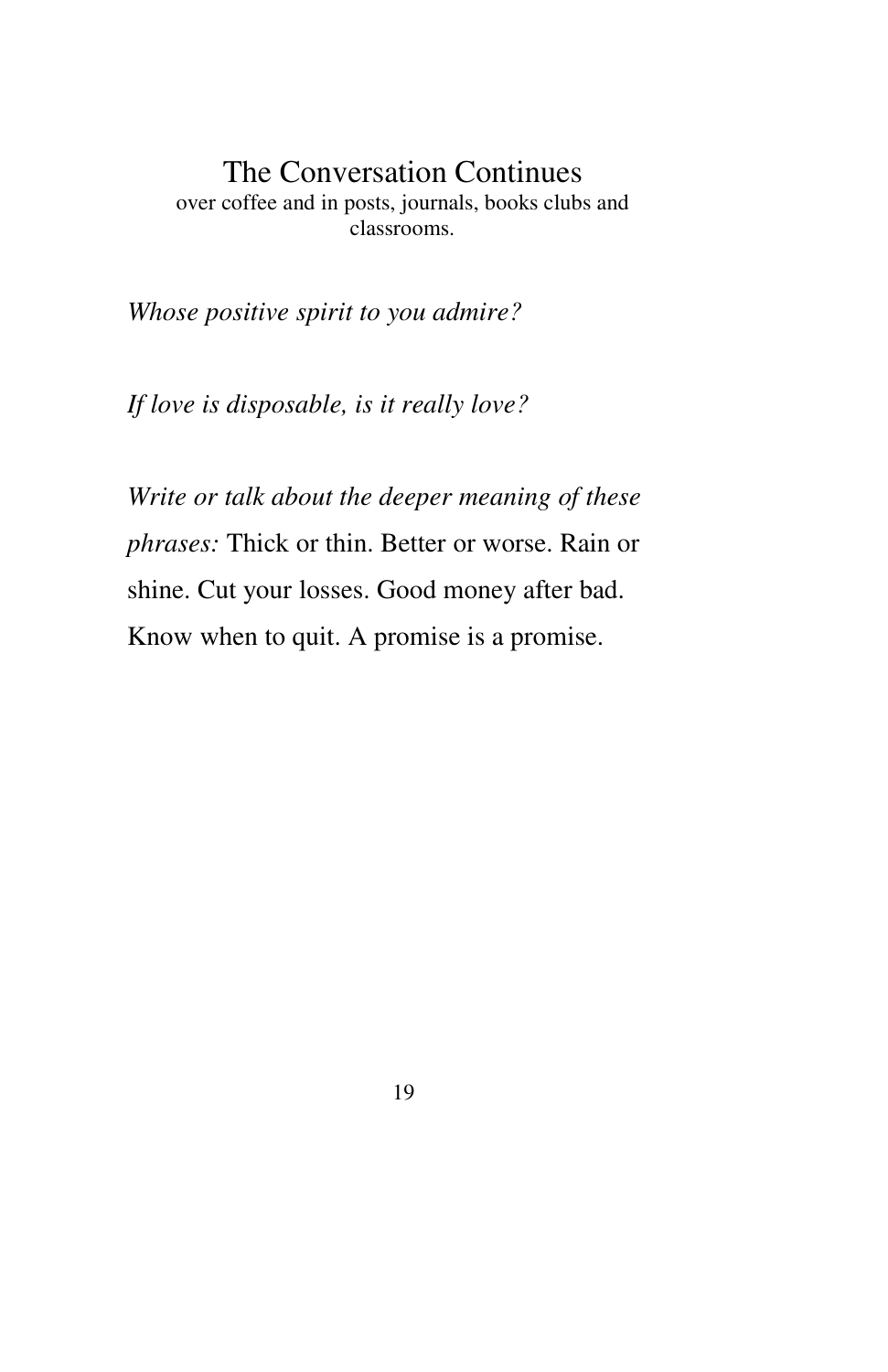"Reminding us that children are deeper than we think was Charles Schulz's best quality."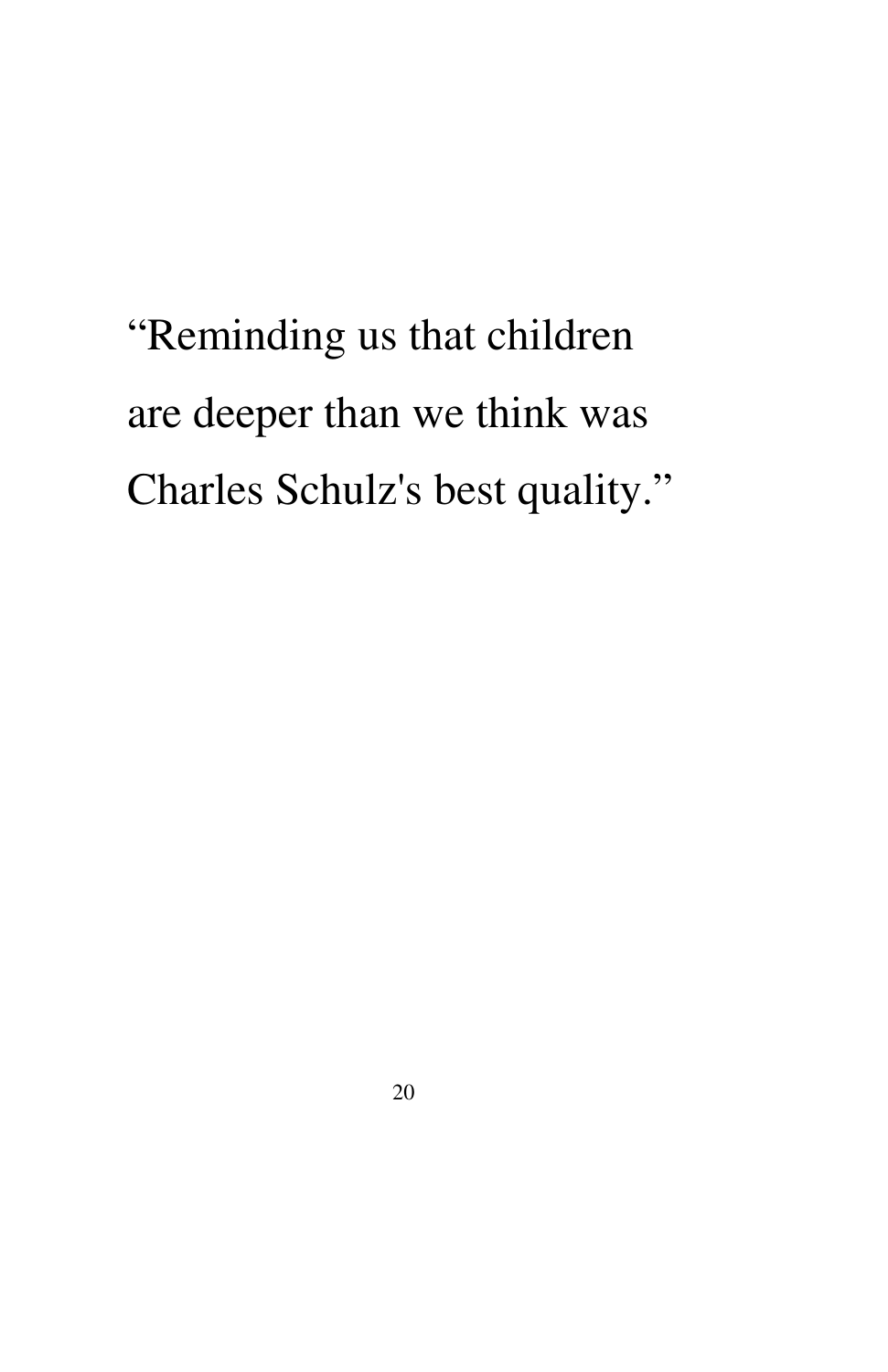#### Remembrance of Charles Schulz

Just two weeks ago, my six-year-old daughter Olivia and I were reading from an old Peanuts cartoon book.

In it, Lucy asked Schroeder:: "You know what my best quality is?"

"What's quality mean?" Olivia asked me.

"It's a characteristic. Like, what's the best thing you like about me?"

"I like how you take me to the library," she said.

"That's my good quality. Now, tell me a bad quality."

"That's easy," my daughter said. "When you play that annoying song." She was referring to an old song, recorded way before both of our times, Mike Douglas singing the most saccharine of sentimental numbers, "The Men in My Little Girl's Life." It's so syrupy she hates it, mainly because I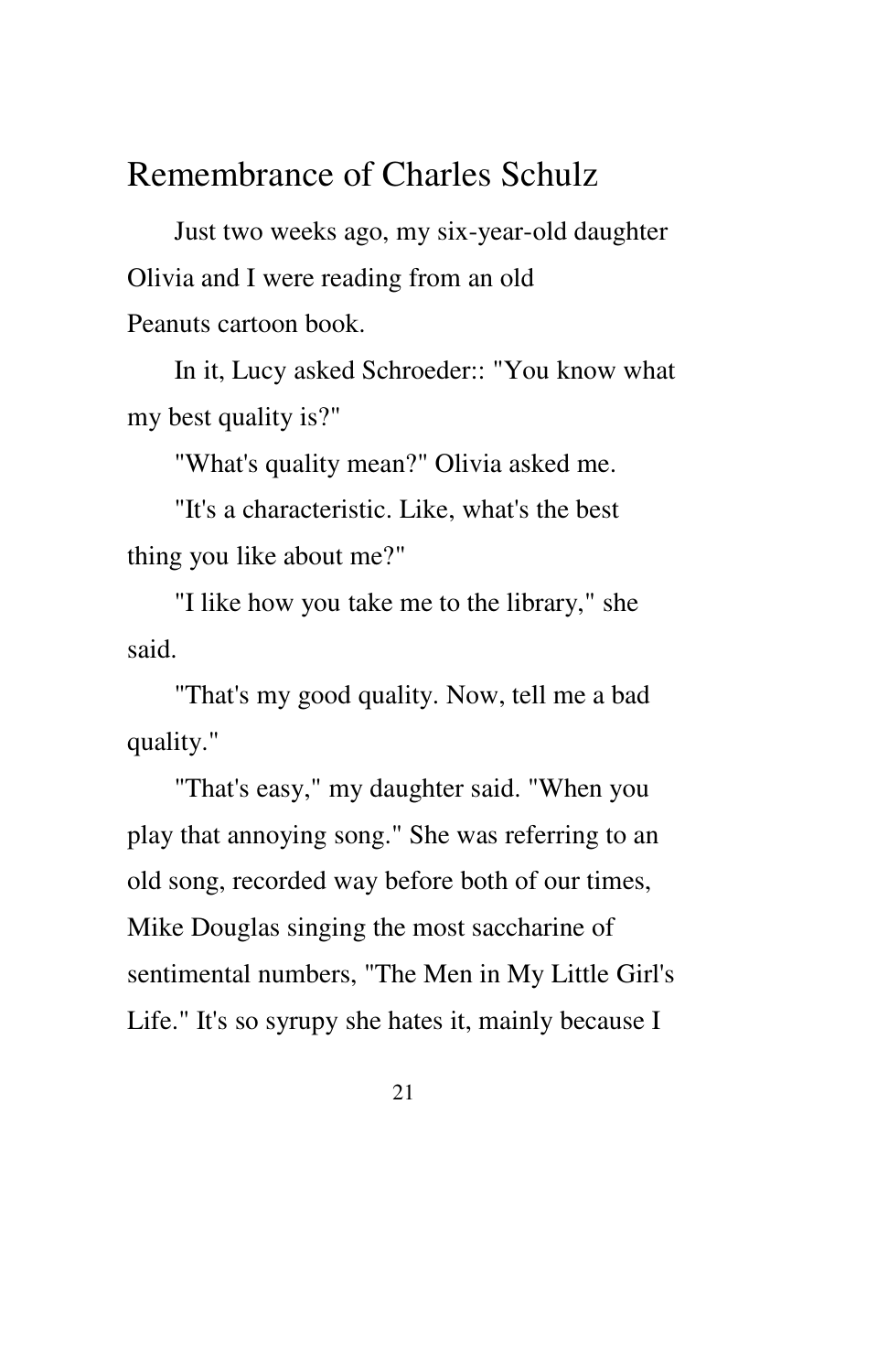ham it up and sing along. "You know it makes me so mad that I cry," she said. "And you still play it."

"Oh yeah," I said.

Then she got furious. "Don't you know you're not supposed to make little girls cry!" I felt like Schroeder sitting at the piano, getting hollered at by Lucy. That's one of Olivia's best qualities. She shares it with most first-graders. Extreme passion. This is the same little girl who grew sadly solemn one early morning listening to a CD of Mozart flute concertos.

"What's wrong?" I asked.

"The music is making me teary-eyed," she replied.

Reminding us that children are deeper than we think was Charles Schulz's best quality.

In the strip that Olivia and I read, Lucy asked: "You know what my best quality is?" Lucy answered herself. "I think I'm nice to be around."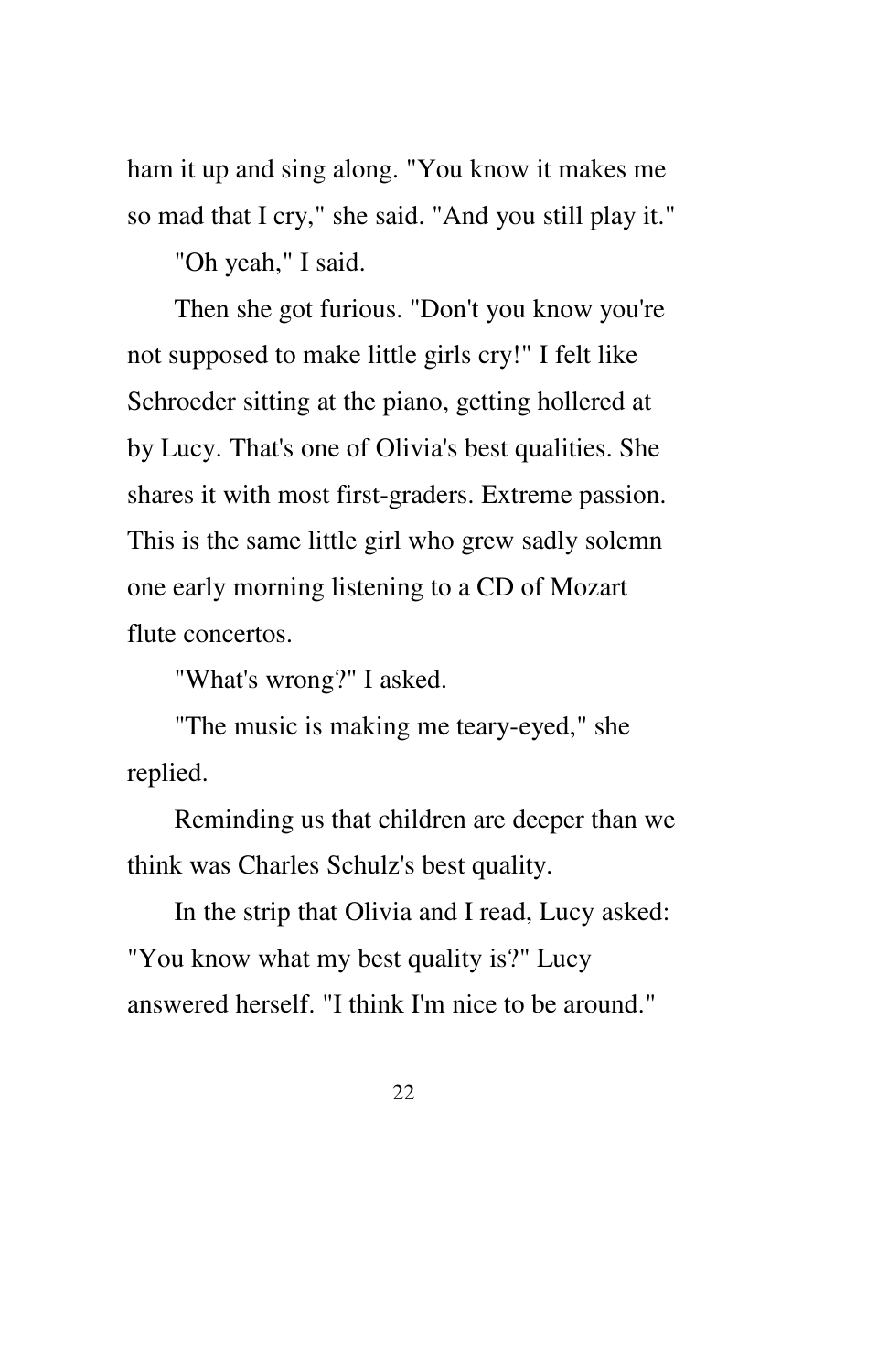She paused and added, "I'd hate it if I weren't around."

Well, I'm sure we'll get by, but for awhile I am going to hate it not having Charles Schulz around.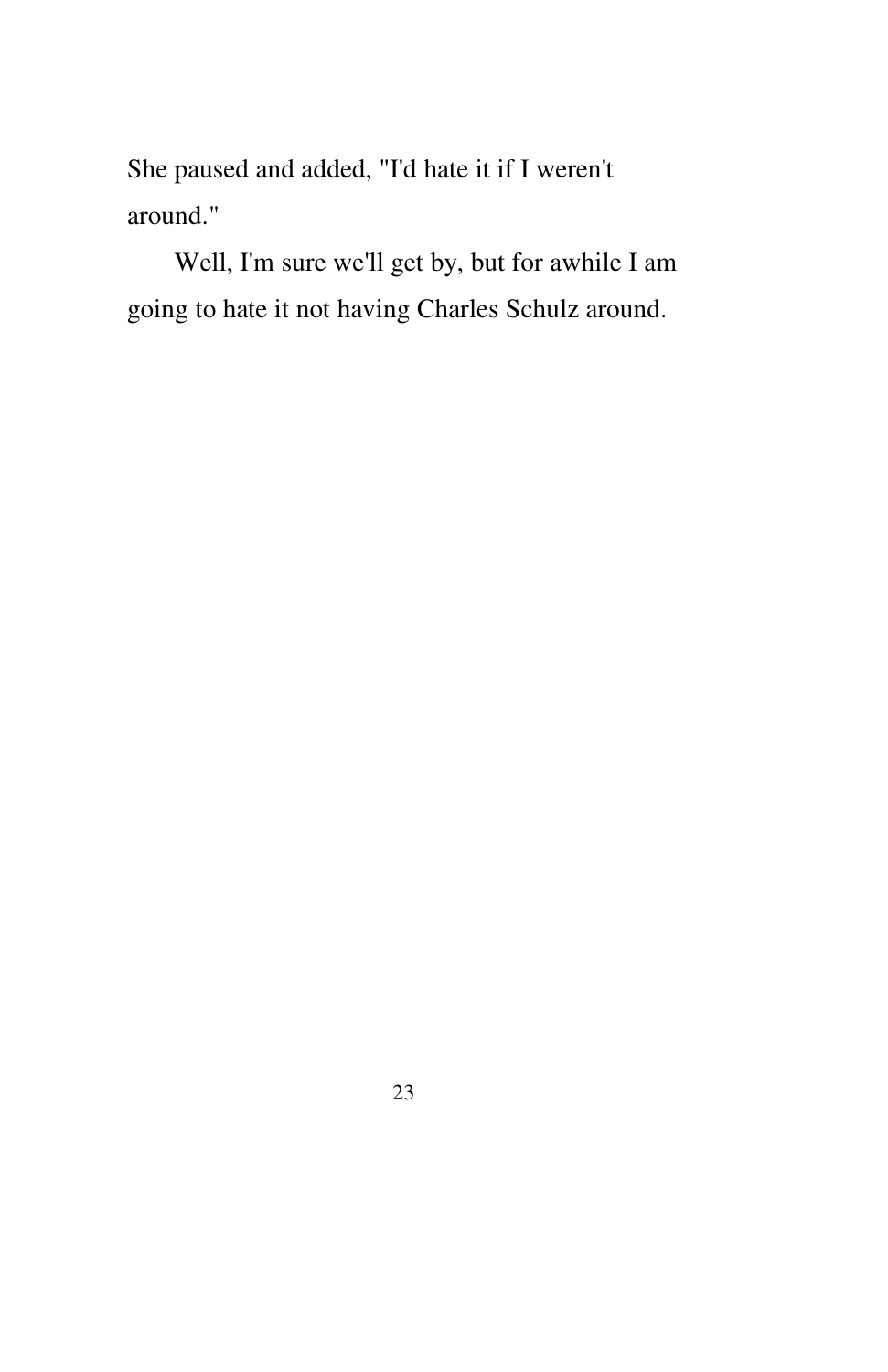#### The Conversation Continues

over coffee and in posts, journals, books clubs and classrooms.

*Describe a moment with a child that you will always remember.*

*When has the death of someone famous triggered a personal memory?*

*What do you think is your best quality? What do people say is your best quality?*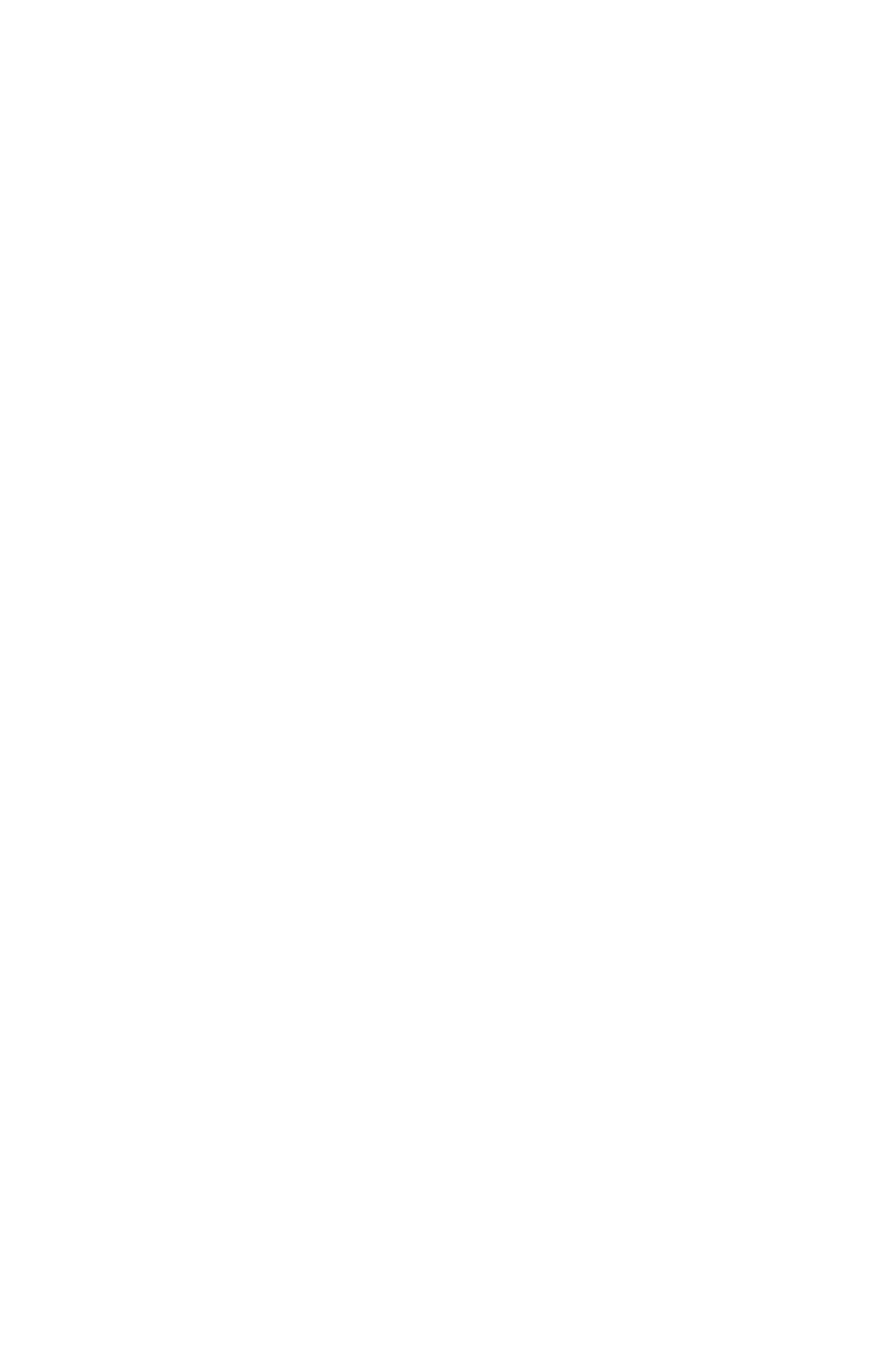"The communicative nature of jazz requires musicians to respond to each other musically on the spot. It is the perfect model for the family dinner. Each one digging what the other has to say, nodding in affirmation. Each one getting his turn."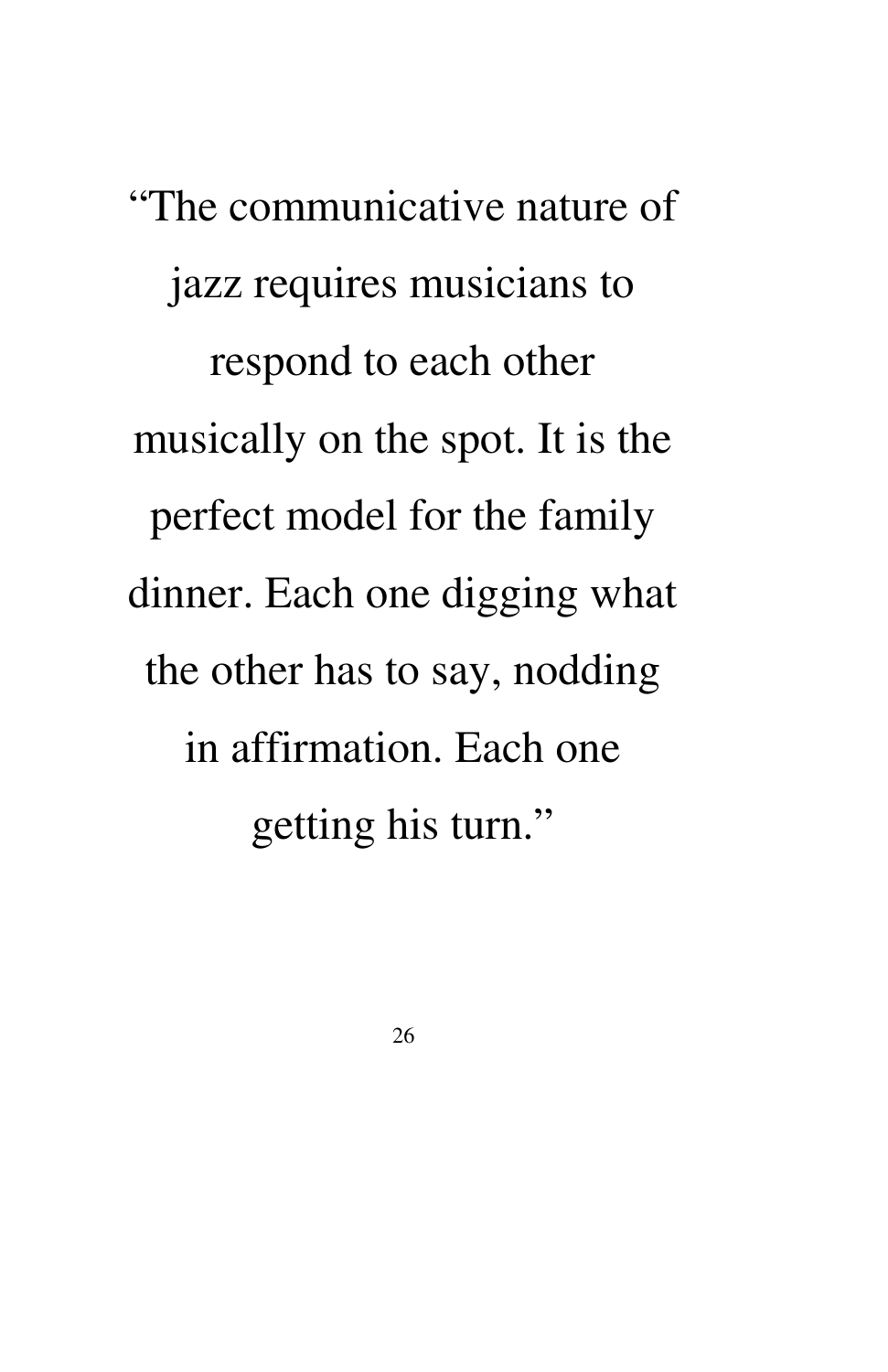#### Give a Little Whistle

In 1992, Bill Clinton told MTV journalist Tabitha Soren that his favorite musician was Thelonius Monk.

"Who's the loneliest monk?" she asked.

 I knew just enough about jazz to laugh smugly. I was haughtier than I oughta be. I didn't, for instance, know Monk played piano, let alone play it like no other with splayed finger pecking. I knew that Cannonball Adderly was not one of Gorgeous George's wrestling opponents, but was he a jazz guy or blues guy?

Name recognition is not music appreciation.

 My friends thought that Bird played for the Celtics. I knew Bird played a frantic tenor saxophone. Everyone said Charlie Parker was a genius, which I bought, but couldn't say why.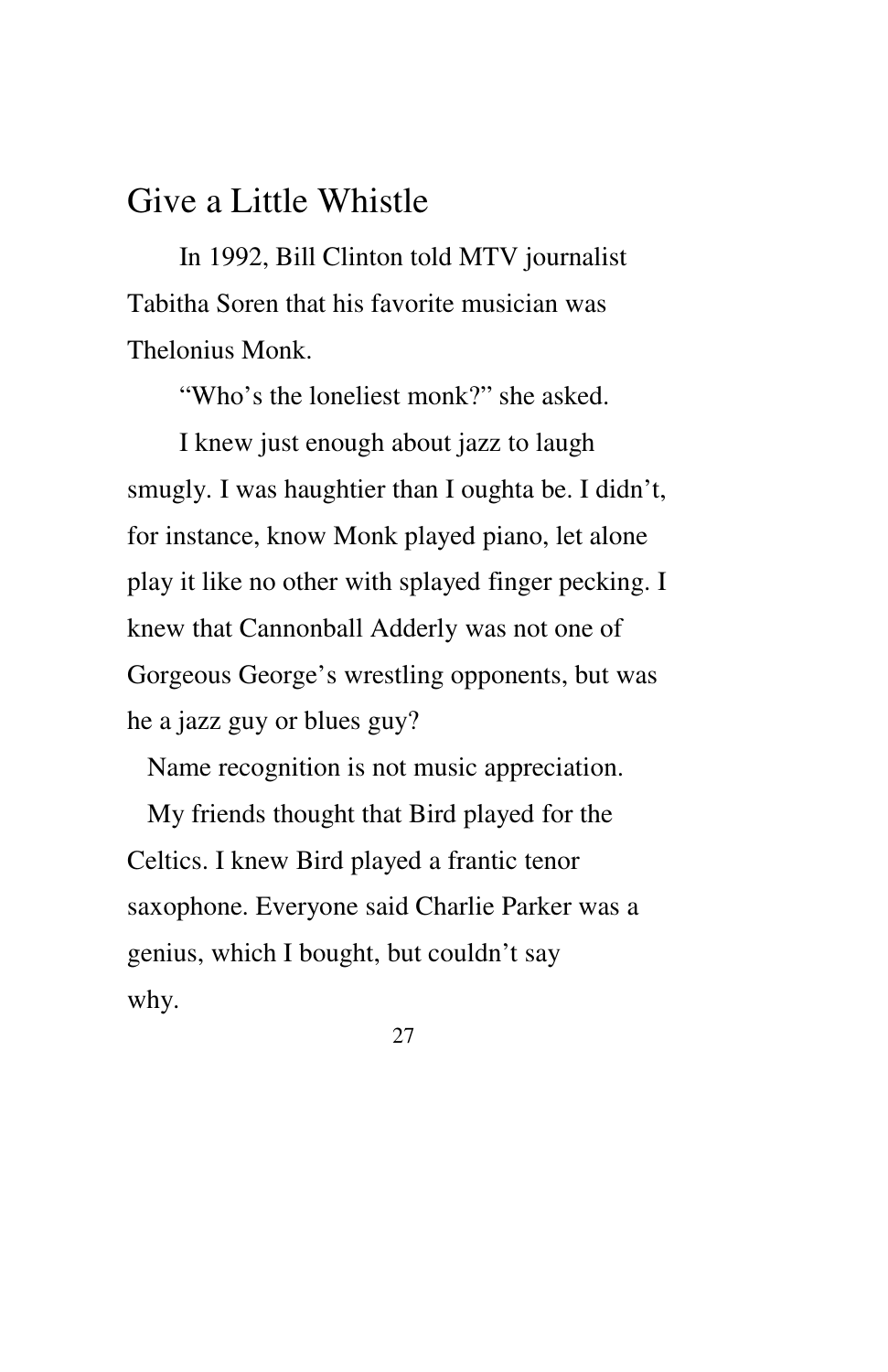I recently shored up what little I knew by watching every second of *Jazz,* Ken Burns' PBS documentary. It gave me a linear history of the names and their eras, what led to what, who passed torches to whom. I had always recognized the big names and had the good sense to see Wynton Marsalis and Dave Brubeck and others when they came to town. But the jazz documentary helped take my understanding to the next step and I am now, courtesy of the extensive CD collection at the Akron Public Library, exploring more jazz.

And paying it forward.

I showed my seven-year-old daughter Olivia the Benny Goodman portion of the documentary and she loved the fantastic footage of hepcats jitterbugging in zoot suits.

Then we read *Once Upon A Time in Chicago,*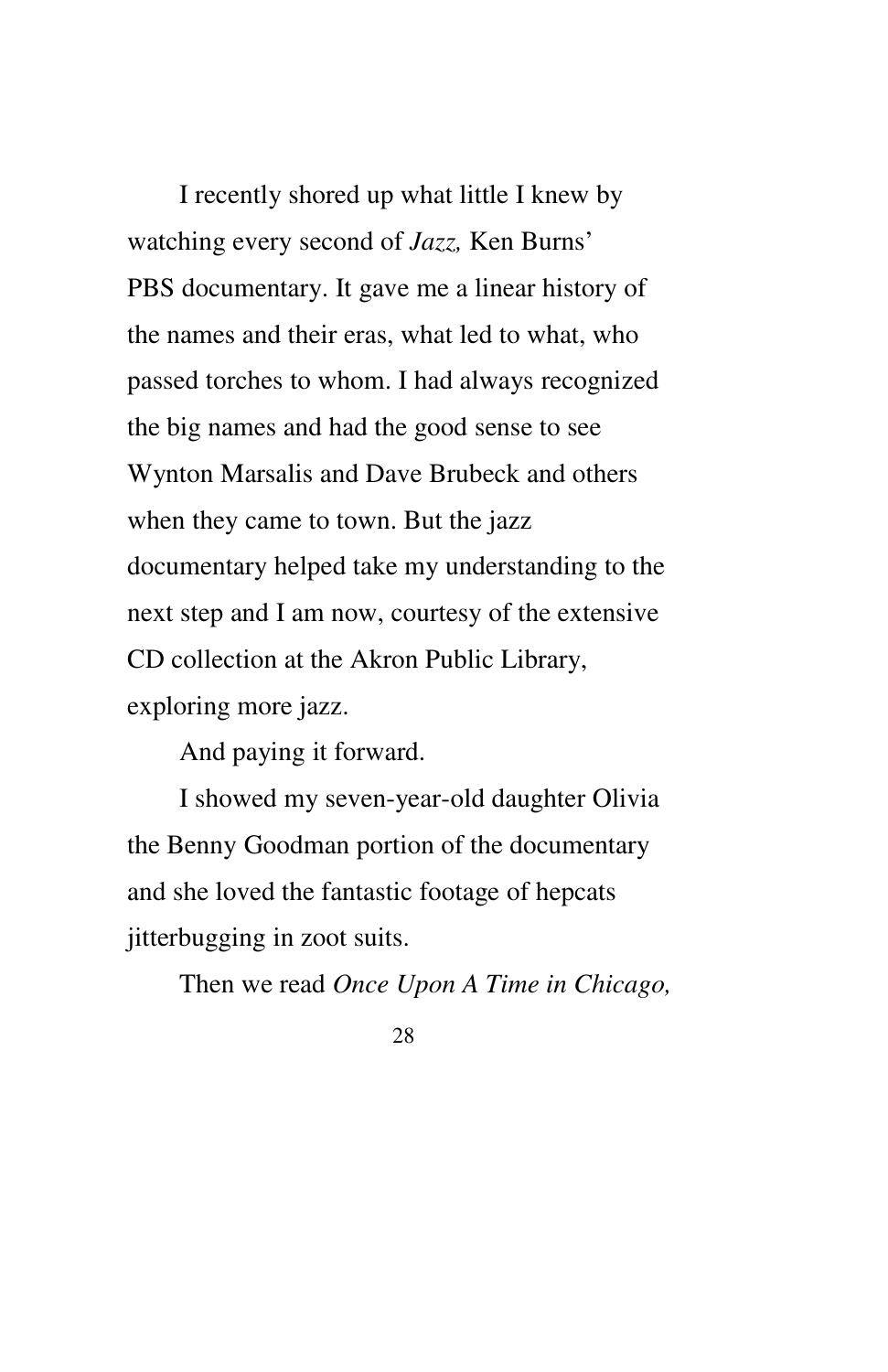Jonah Winter's fantastic children's book about Benny Goodman. Olivia's storybook concept of royalty now includes a bespectacled King of Swing, and we snapped our fingers to his jumping hits like "Flying Home" and "Clarinet A La King." Later, we watched the portion of the Burns' film examining Miles Davis.

"He plays smooth, cool jazz trumpet," I said.

The next day, I put on the *Kind of Blue* CD and tested my daughter.

"Who is this?"

"Miles Davis," she said.

"What makes you say that?"

"It's quiet and simple. Not fancy like Benny Goodman."

Scootch over, Britney Spears. There's plenty room for all.

In Burns' film, Wynton Marsalis points out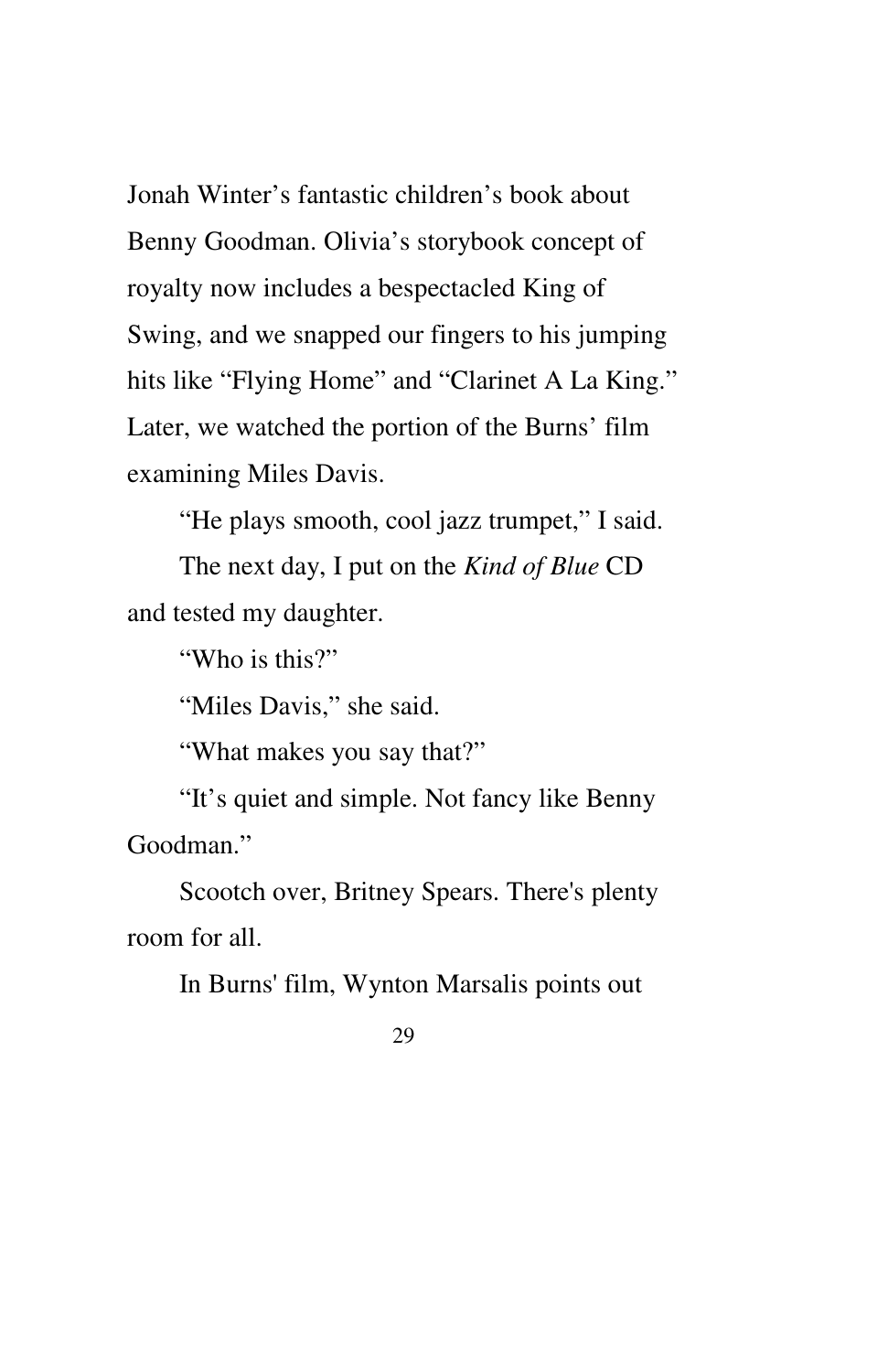that jazz couldn't be effectively recorded by overdubbing. The communicative nature of jazz requires musicians to respond to each other musically on the spot. It is the perfect model for the family dinner. Each one digging what the other has to say, nodding in affirmation. Each one getting his turn.

Look at the face of someone listening to jazz. That person is *eavesdropping*.

It is a live, in-the-moment form of music, never played the same way twice, lasting as long as it hangs in the air and remains in the memory. The life span of an improvisational riff makes the Monarch butterfly seem like Methuselah.

The writer and philosopher Salvatore Cucchiara says being present – to enjoy jazz riffs, conversations, prayer or even a slice of pizza – allows you to "thrive in the shining now."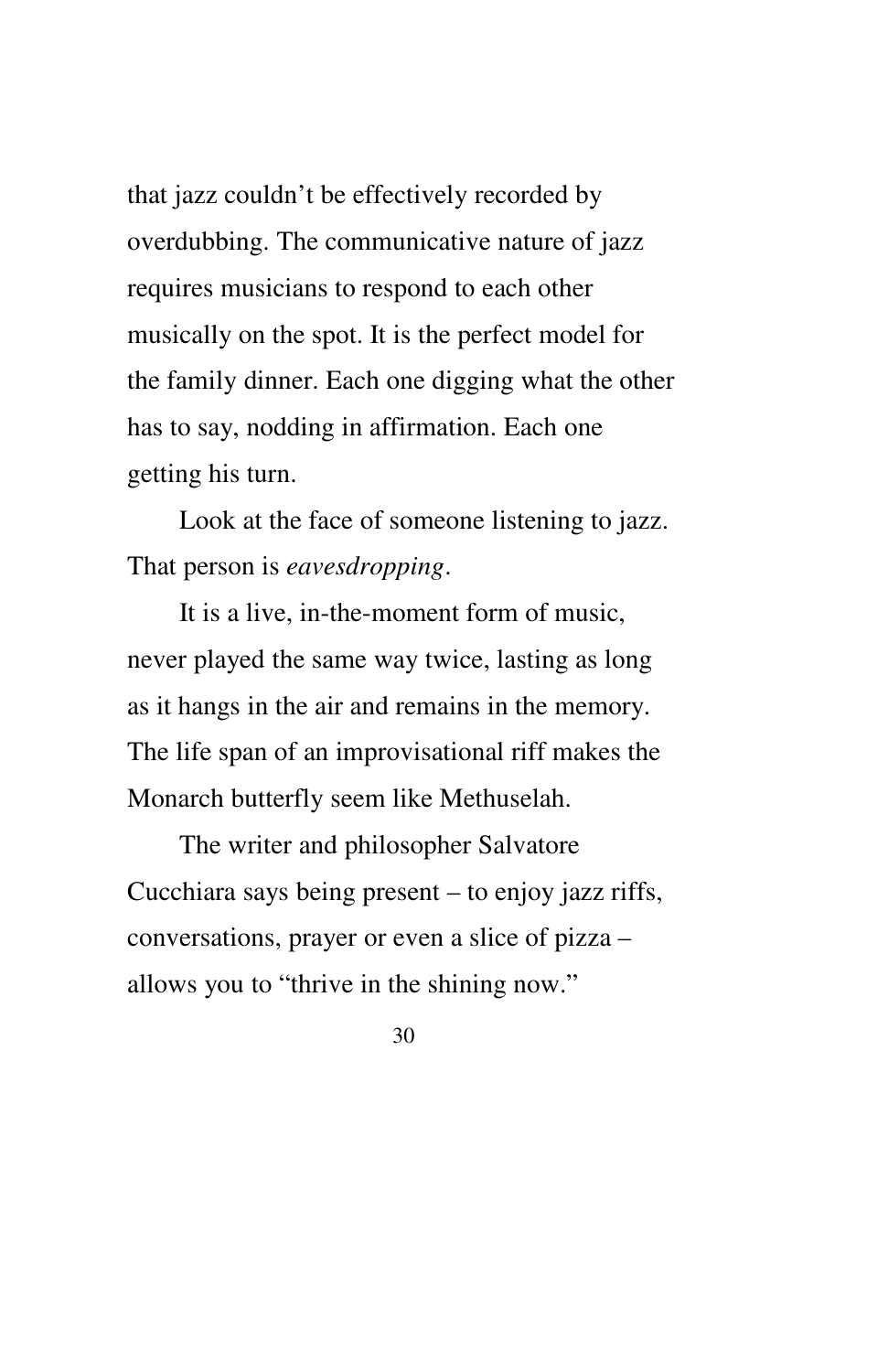That reminds me of my Wright State University literature professor, James Hughes, who taught his students to simply love beautiful things. In a Herman Melville seminar, Hughes opened his copy of *Moby Dick* and read an ornate passage. I wish I could remember which. We English majors, wide-eyed and pale as 60s pop art waifs, hungrily awaited our professor's instruction on what notes to write and why this particular passage gurgled with literary importance. Hughes gently shut the book and smiled.

"Isn't that just wonderful?" he said, leading his factory-farmed sheep to open grazing.

We've all heard that classical music strengthens children's intellects, improves their math abilities. These are fine things, but peripheral benefits to the richest dividend: Music waters the soul.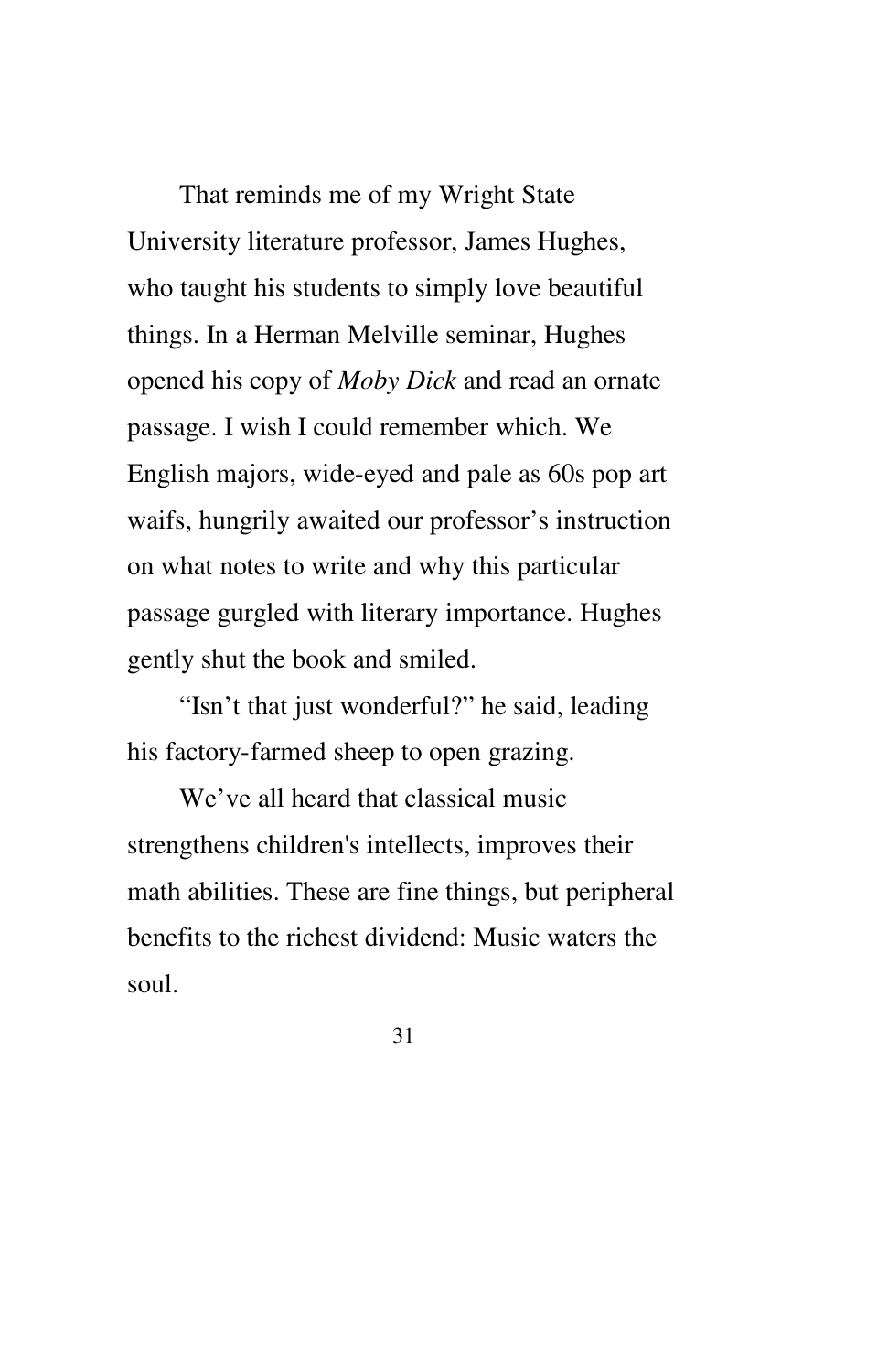One early morning before school, my second grade daughter sat on the couch, slowly waking for the day. Softy in the background a CD of Mozart flute concertos played.

"Dad," she said drowsily, "This is making me teary-eyed. It is so beautiful."

That she found it so beautiful moved me too, and she belatedly returned the favor not long after.

We sat idly in the car waiting for a train. While I could not hear above the din, in the rearview mirror I could see my daughter moving her lips in song. The caboose whizzed by and in the quiet aftermath I listened to her singing "Agnus Dei," *lamb of God* in Latin.

"Beautiful," I said, unaware that she'd even learned it in school. "Would you sing it again?"

In a moment devoid of the self-consciousness that seeps into our media-savvy children like

<sup>32</sup>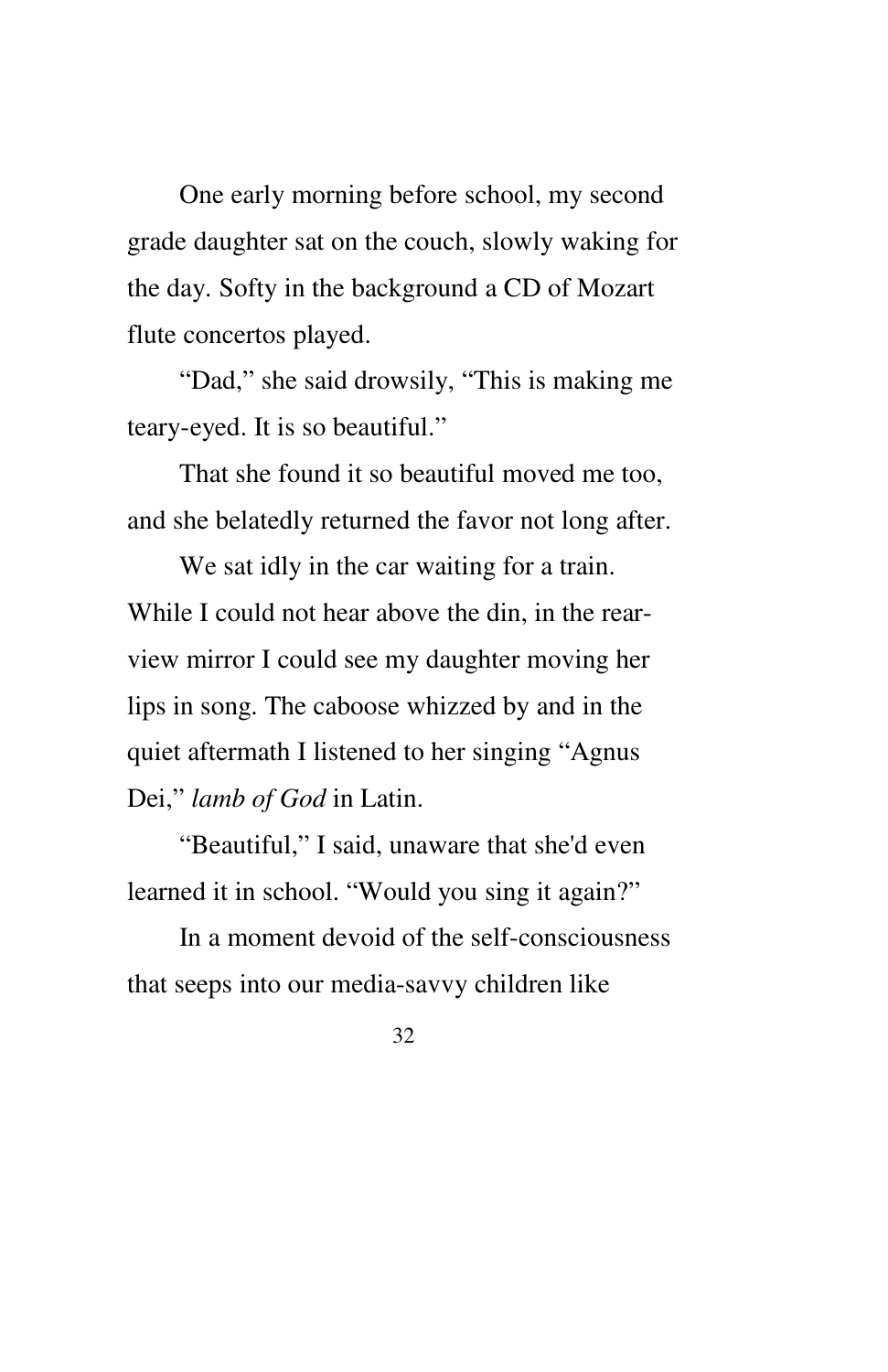poison, that makes them roll their eyes or mug goofy or shake their booties when all eyes are on them, she sang it again with her eyes closed.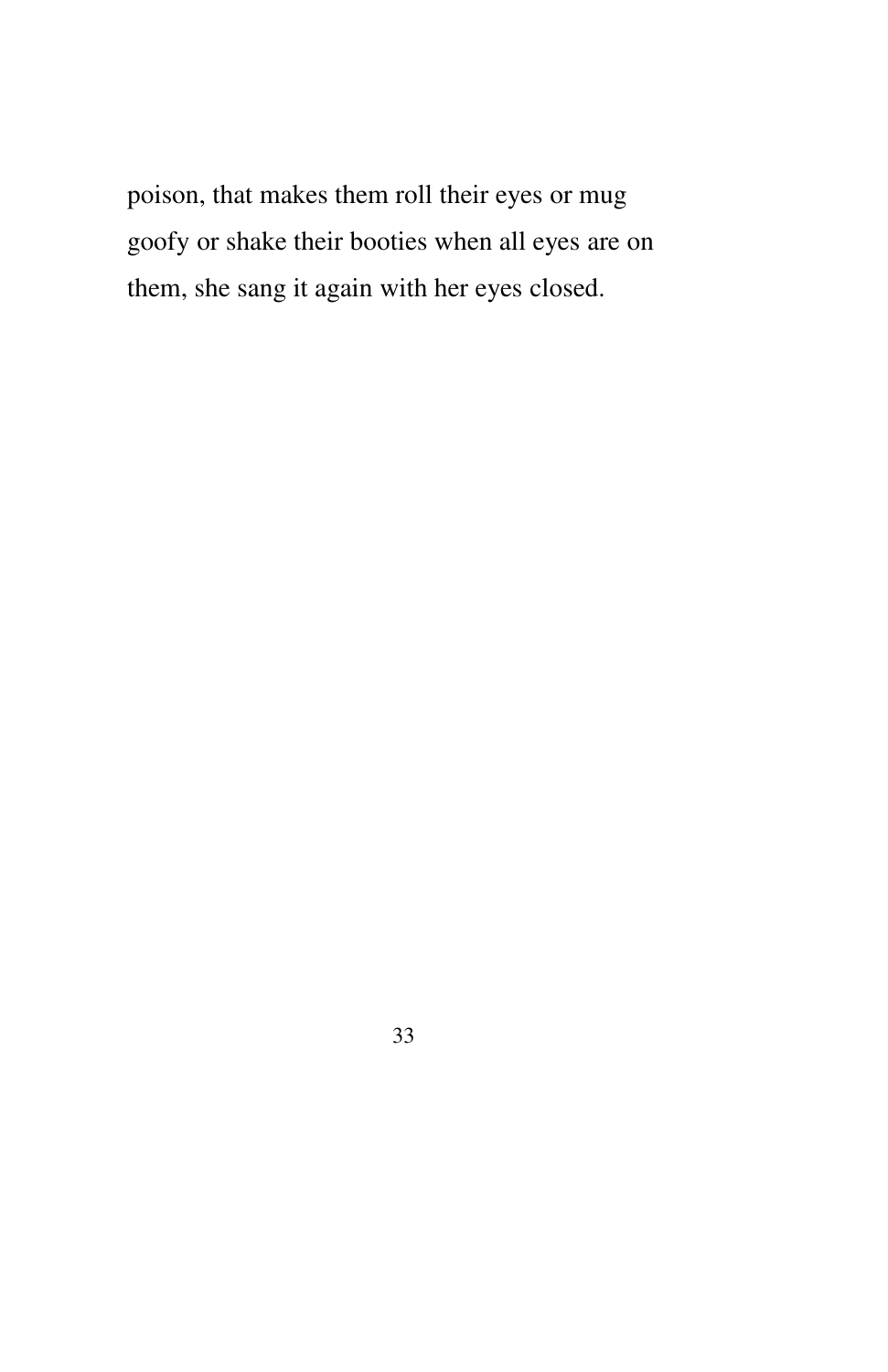#### The Conversation Continues over coffee and in posts, journals, books clubs and classrooms.

*What have you learned from a child while he or she was not aware you were observing?*

*Who could you listen to all day?*

*What thing of beauty – a place, book, song, art, moment, etc. – do you treasure?*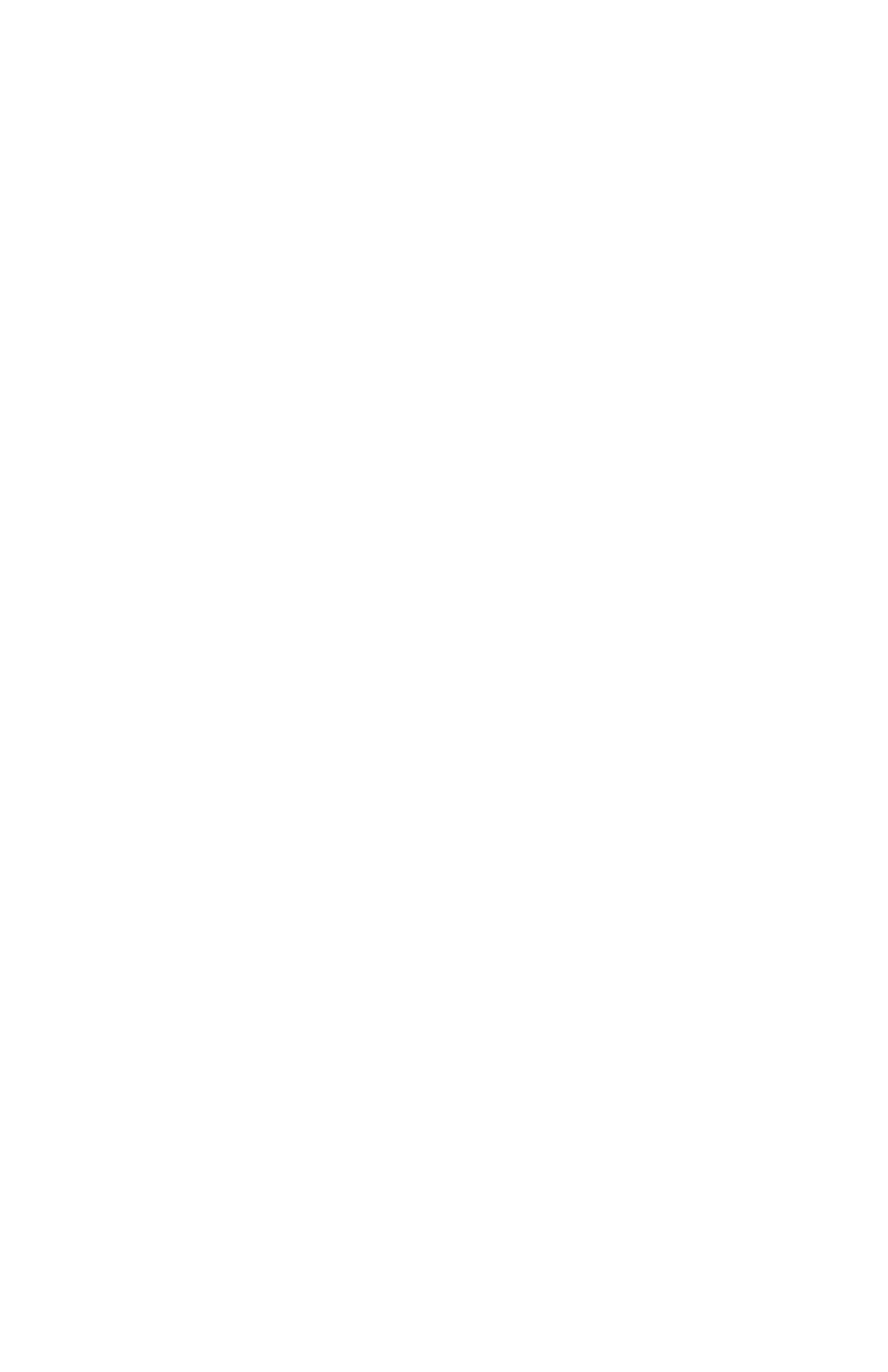Uncle Pete's bushes jutted out raggedly, like big gangly green nuclear centipedes. When the wind blew and the branches bristled, Uncle Pete's hedges looked like some foliage cast of *Hair*  performing "Aquarius."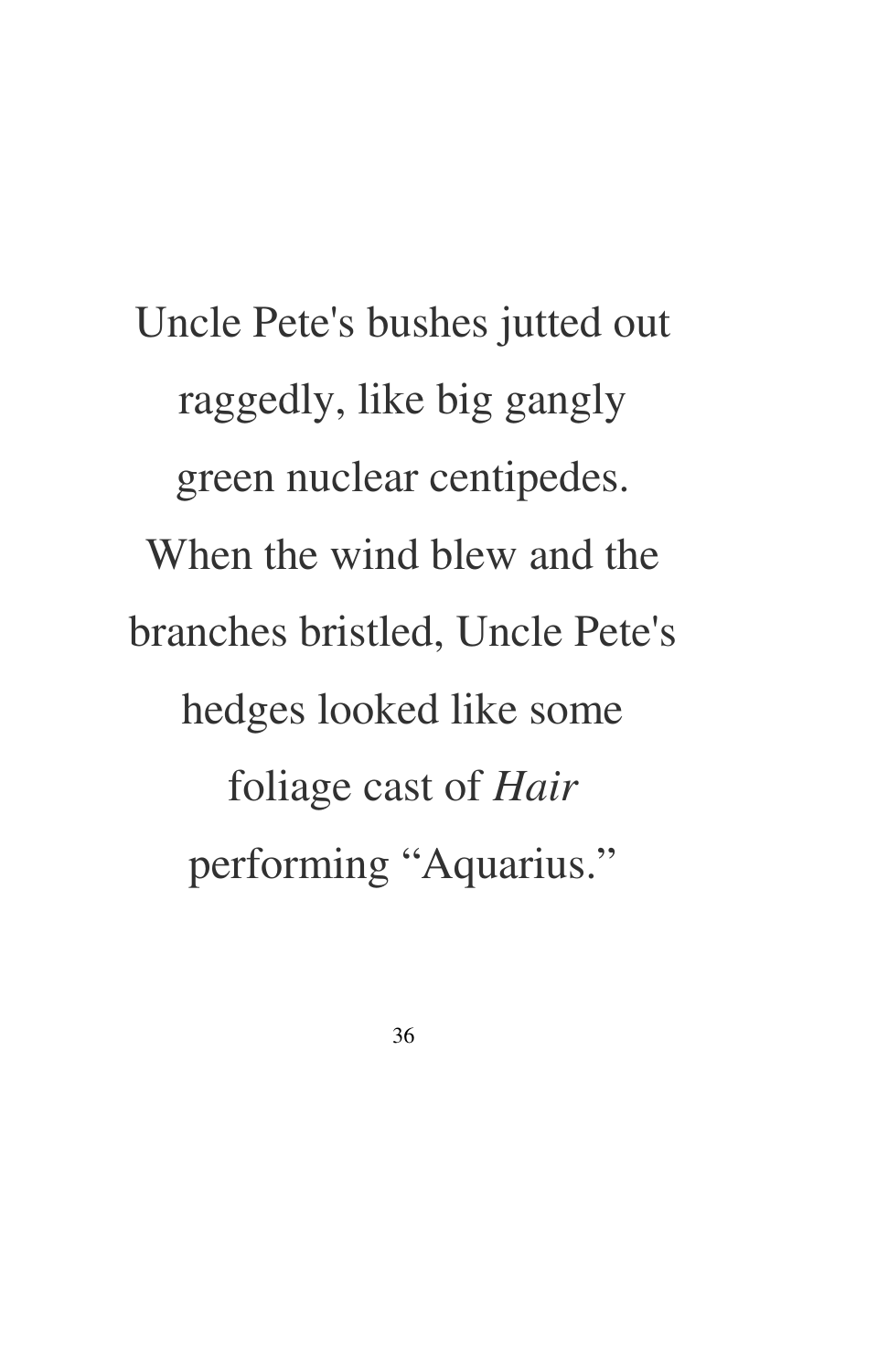#### The Apostledom of Leaves

 My neighbors think I'm lazy because I refuse to rake my leaves. I tell them this: It has nothing to do with laziness. It has to do with my spirituality.

I learned from a very wise and frugal man that by leaving your autumn leaves on the ground, you are expressing the greatest reverence to God. I won't try to control what God has wrought. I won't pretend that I can keep orderly and controlled the perennial fall of His leaves. Let them lie on the ground for a long winter's rest. Let my rakes rust. Thy will be done.

My Uncle Pete taught me this when I was a kid, in the late sixties. Uncle Pete lived across the street, next to Lonnie, who was a whirling dervish of energy who kept busy with his day job in a factory, volunteer fire department, community

<sup>37</sup>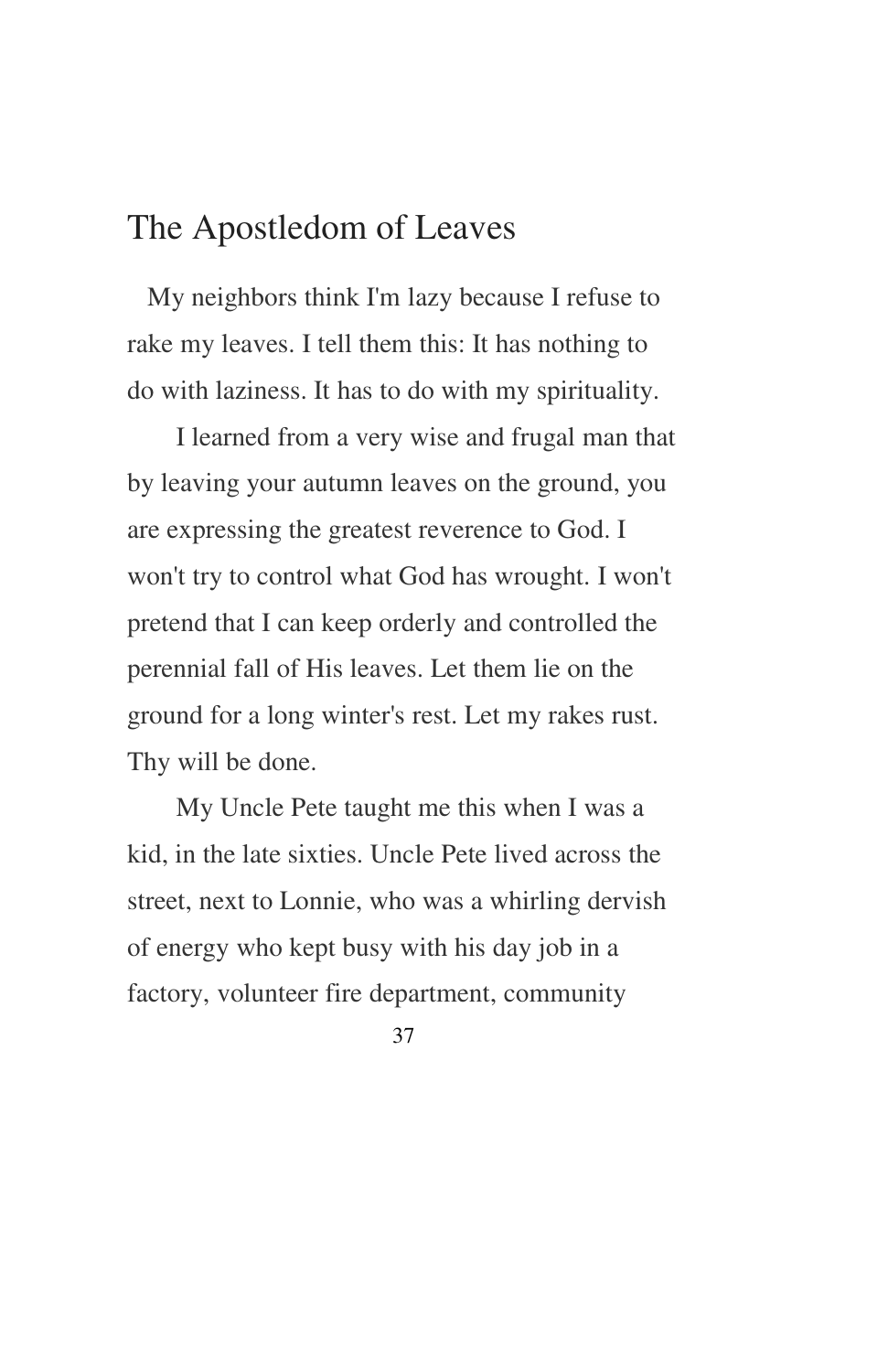theater and doing Irish jigs wherever and whenever he could.

When he wasn't working, singing, jigging, acting or fighting fires, Lonnie still had the energy for fastidious yard work. His hedges were carefully contoured, as shapely as a soda bottle. They were in better shape than most American enlistees, which is how Uncle Pete described Lonnie's bushes.

"Look at them, crisp and straight, standing tall at attention. Now look at my bushes, nobody's fools." Uncle Pete's bushes jutted out raggedly, like big gangly green nuclear centipedes. When the wind blew and the branches bristled, Uncle Pete's hedges looked like some foliage cast of *Hair* performing "Aquarius."

"My bushes are expressive. They reach for the sun, they're relaxed, they're letting it all hang out."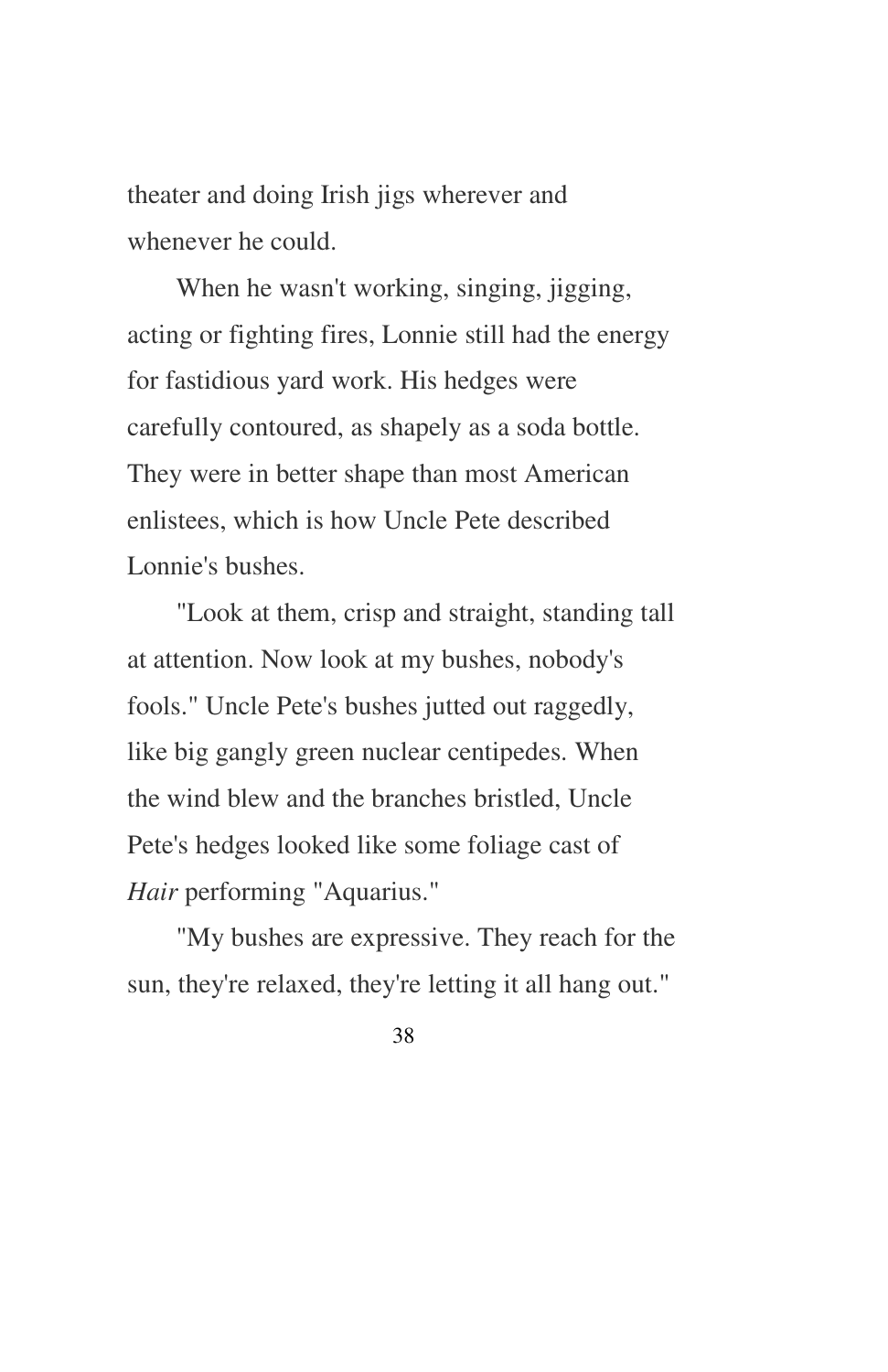Uncle Pete and Lonnie each resembled his own shrubbery. Lonnie stood erect and useful as a shovel. His smile gleamed, like a polished gate. He worked on his yard as if its precision kept us free from Communism. In his military haircut and tucked-in Dickey work shirt, he trimmed and pruned. He scissored his bushes like a surgeon removing a mole.

Uncle Pete was Papa Hemingway in his long white beard and squint-eyed leer with the posture of Groucho. Loose as a goose, he wore jeans with frayed bottoms, swinging and swaying with every step, every little breeze whispering Louise.

He was a tailgunner over China in World War II. He was a little 1950s and a little 1960s. He played scratchy Four Freshmen records in the garage and wore Nehru jackets from Penney's. He let his bushes go so they could find themselves.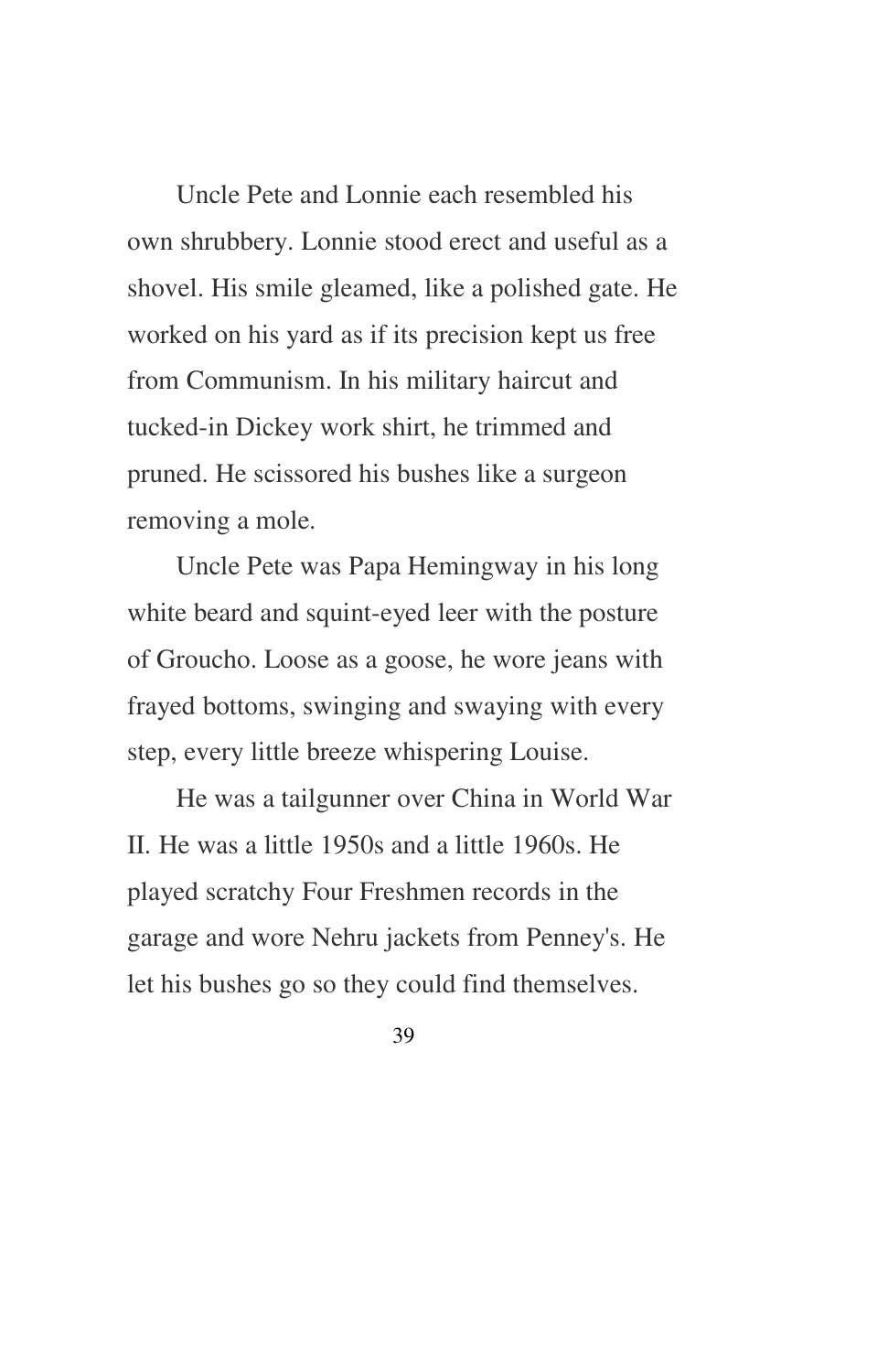"It's respect for God," he said. "You're not trying to put His nature under your thumb, because if you do, it's a losing battle. Everything grows back – grass, beards, leaves – and we're fools to think we control nature." That's when Aunt Lu would pipe in. "He's been saying that since 1953 when we bought this property. Before that we rented and he never had yard work to do. Back then, he talked about the Cleveland Indians and what he wanted on his hamburger. Now every time the leaves turn or the bushes grow, he's the Maharishi."

"Forgive her, Lord," Uncle Pete said groovily. So while the bushes expressed themselves and Aunt Lu raked the leaves, Uncle Pete and I drank root beer in his garage, snapping our fingers to the Four Freshmen, praying for her soul and the soul of Lonnie the Fireman.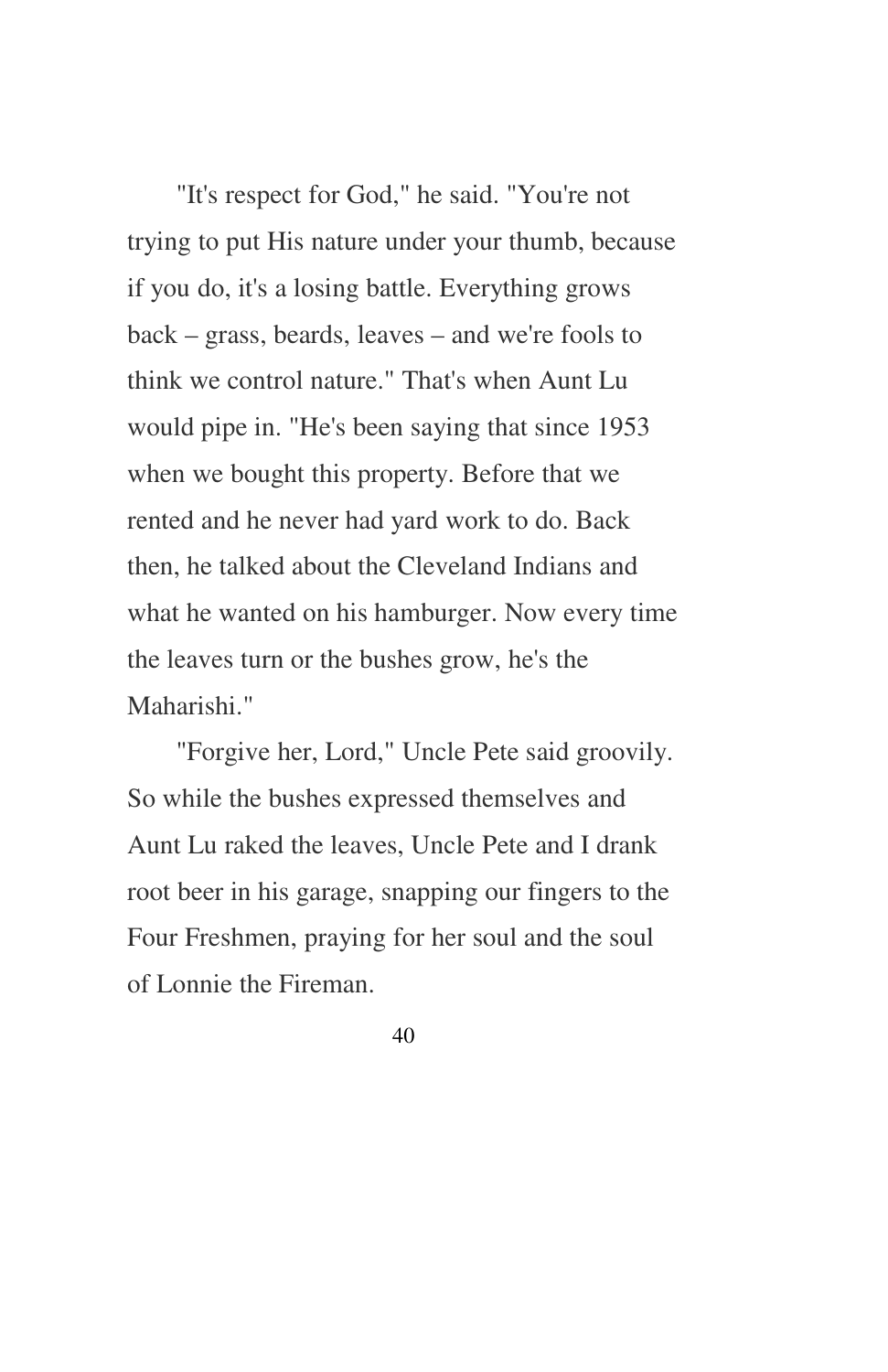#### The Conversation Continues

over coffee and in posts, journals, books clubs and classrooms.

*Letting the bushes "express themselves" – is that lazy or wise?*

*What characters in your life did you think of when you read this essay?*

*Was there a relative or neighbor of a different generation who you would comfortably hang around with?*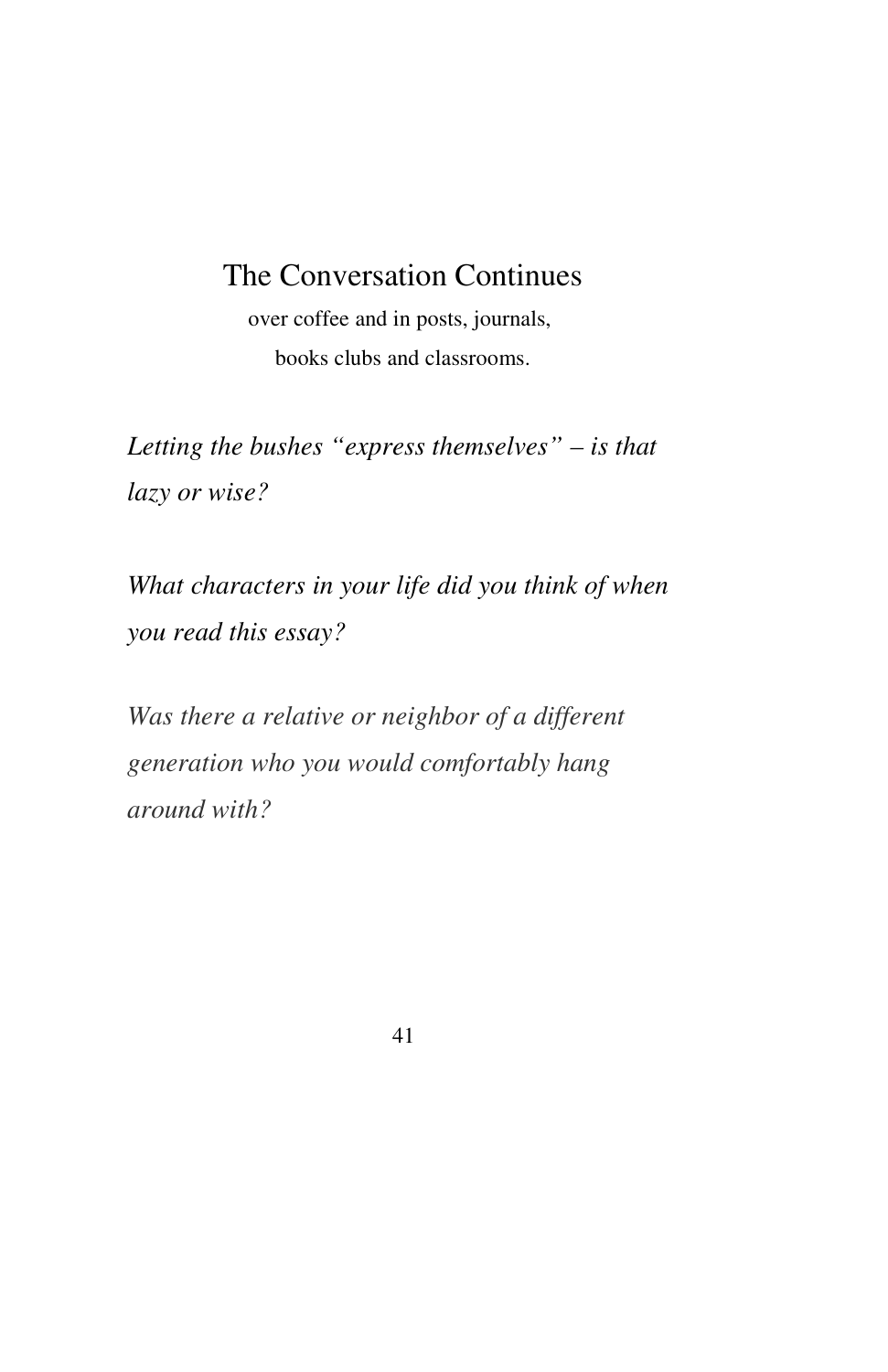#### The Conversation Continues

over coffee and in posts, journals, books clubs and classrooms.

*Describe a moment in nature when you realized you were part of something vaster?*

*Think of times when you introduced someone else, especially a child, to what you consider a natural wonder.*

*What body of water – or city skyline or mountain range or other natural or man-made wonder – stops you in your tracks?*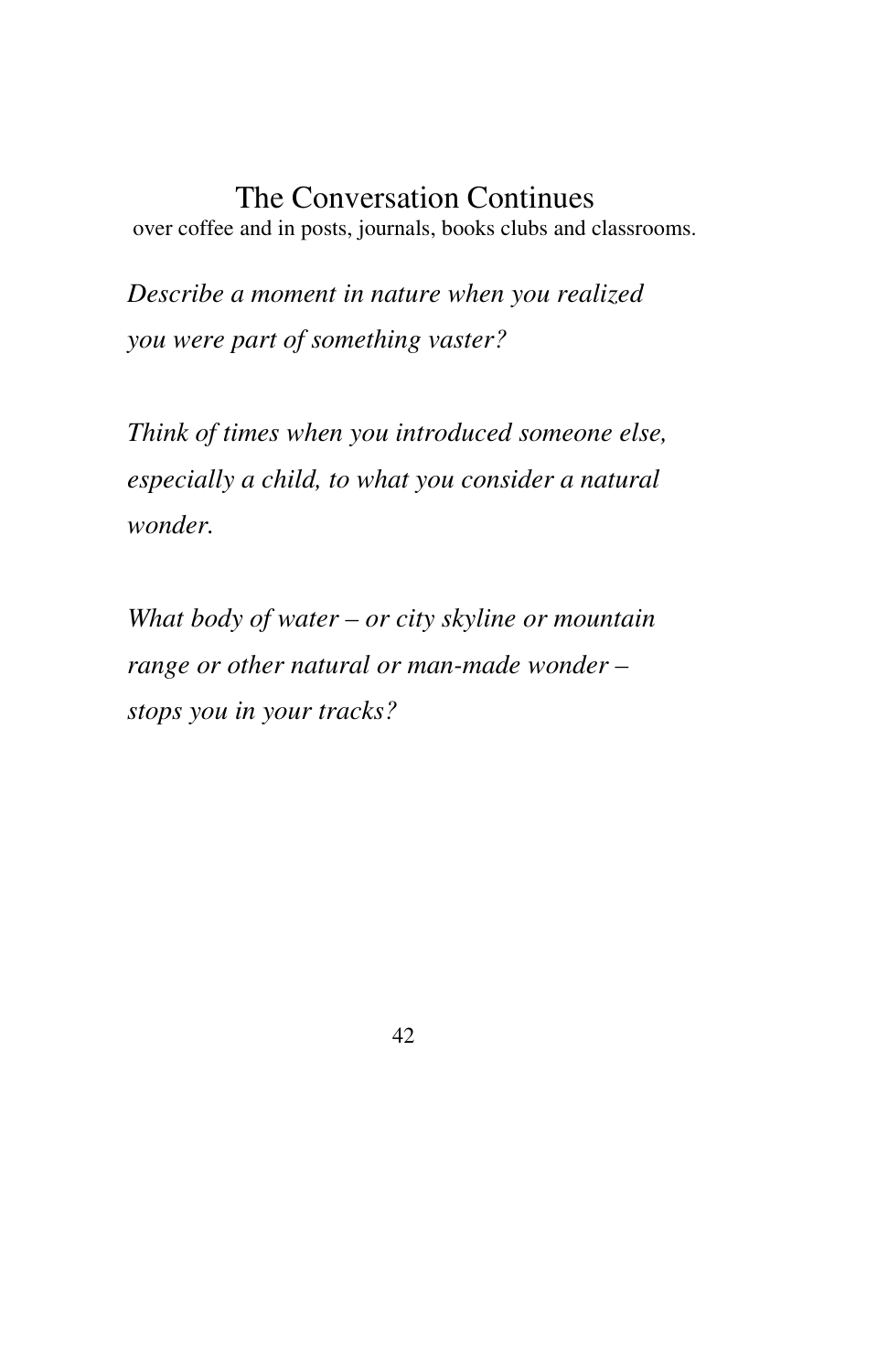Mark Morelli is also the author of the short story collection *Tales from Zoalmont and The Melancholy Fringe*, wrote and published the humor 'zine *PAH!*  from 1988-2008, and contributed the column "Rearview" to the web magazine *Halfsquare* from 2005-2008. He has been a college teacher, copywriter, reporter, deejay and quiz game writer. He believes even bad coffee can be salvaged by good conversation.

> Learn more & view other work at www.markmorelli.net